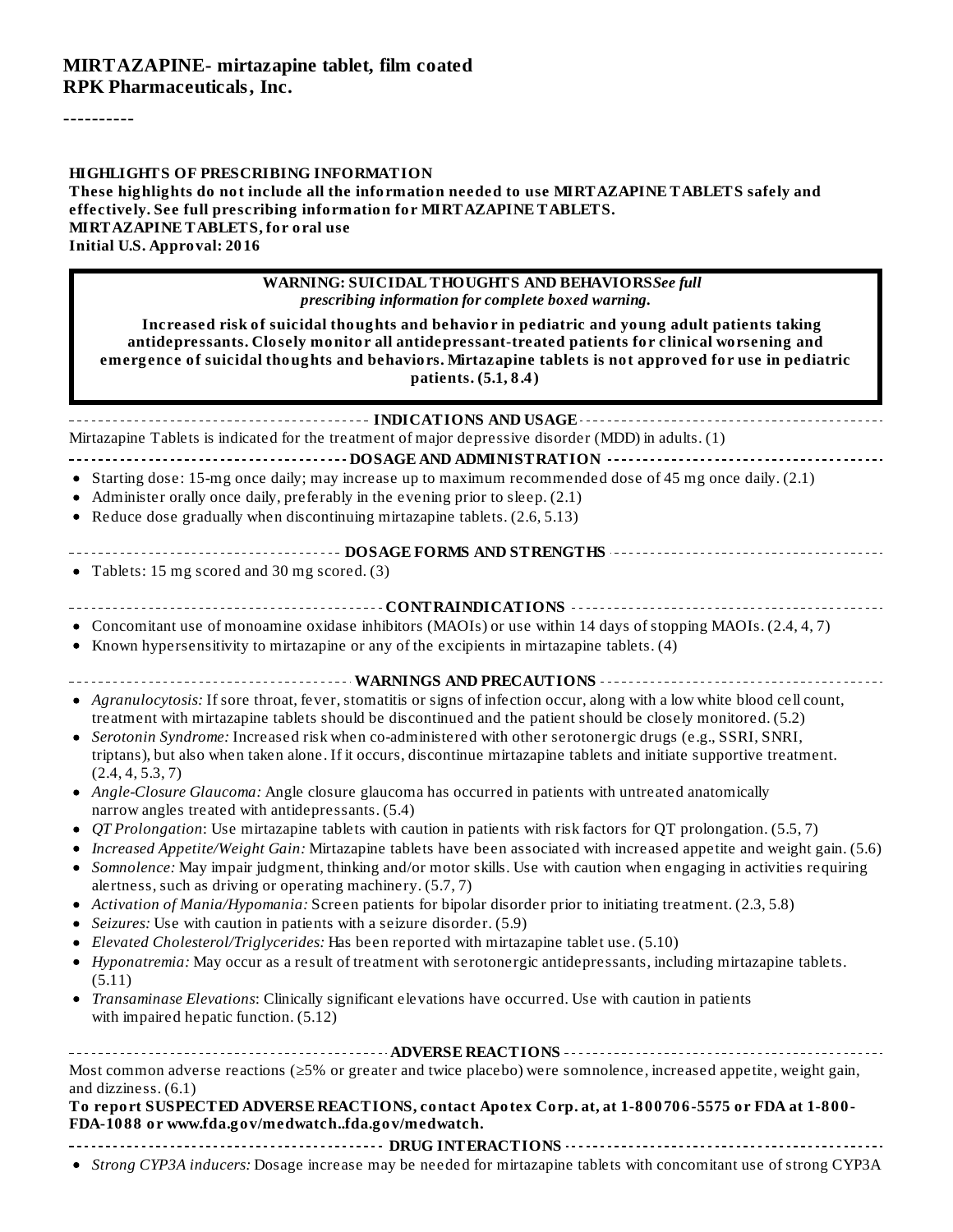inducers. (2.5, 7)

- *Strong CYP3A inhibitors:* Dosage decrease may be needed when mirtazapine tablets are coadministered with strong CYP3A inhibitors. (2.5, 7)
- *Cimetidine:* Dosage decrease may be needed when mirtazapine tablets are coadministered with cimetidine. (2.5, 7)
- *Warfarin:* Monitor INR during concomitant use. (7)

#### **USE IN SPECIFIC POPULATIONS**

- *Geriatric Use:* Use with caution in elderly patients. (5.11, 5.14, 8.5)
- *Renal impairment:* Dosage decrease may be needed in patients with moderate to severe renal impairment. (8.6)
- *Hepatic impairment:* Dosage decrease may be needed in patients with hepatic impairment. (8.6)

#### **See 17 for Medication Guide.**

**Revised: 12/2020**

#### **FULL PRESCRIBING INFORMATION: CONTENTS\* WARNING: SUICIDAL THOUGHTS AND BEHAVIORS 1 INDICATIONS AND USAGE**

### **2 DOSAGE AND ADMINISTRATION**

- 2.1 Recommended Dosage
- 2.3 Screen for Bipolar Disorder Prior to Starting Mirtazapine Tablets
- 2.4 Switching Patients to or from a Monoamine Oxidase Inhibitor Antidepressant
- 2.5 Dosage Modifications Due to Drug Interactions
- 2.6 Discontinuation of Mirtazapine Tablets Treatment

#### **3 DOSAGE FORMS AND STRENGTHS SECTION**

#### **4 CONTRAINDICATIONS**

#### **5 WARNINGS AND PRECAUTIONS**

- 5.1 Suicidal Thoughts and Behaviors in Adolescents and Young Adults
- 5.2 Agranulocytosis
- 5.3 Serotonin Syndrome
- 5.4 Angle-closure Glaucoma
- 5.5 QTc Prolongation and Torsades de Pointes
- 5.6 Increased Appetite and Weight Gain
- 5.7 Somnolence
- 5.8 Activation of Mania or Hypomania
- 5.9 Seizures
- 5.10 Elevated Cholesterol and Triglycerides
- 5.11 Hyponatremia
- 5.12 Transaminase Elevations
- 5.13 Discontinuation Syndrome
- 5.14 Use in Patients with Concomitant Illness

#### **6 ADVERSE REACTIONS**

- 6.1 Clinical Trial Experience
- 6.2 Postmarketing Experience

#### **7 DRUG INTERACTIONS**

#### **8 USE IN SPECIFIC POPULATIONS**

- 8.1 Pregnancy
- 8.2 Lactation
- 8.4 Pediatric Use
- 8.5 Geriatric Use
- 8.6 Renal or Hepatic Impairment

#### **10 OVERDOSAGE**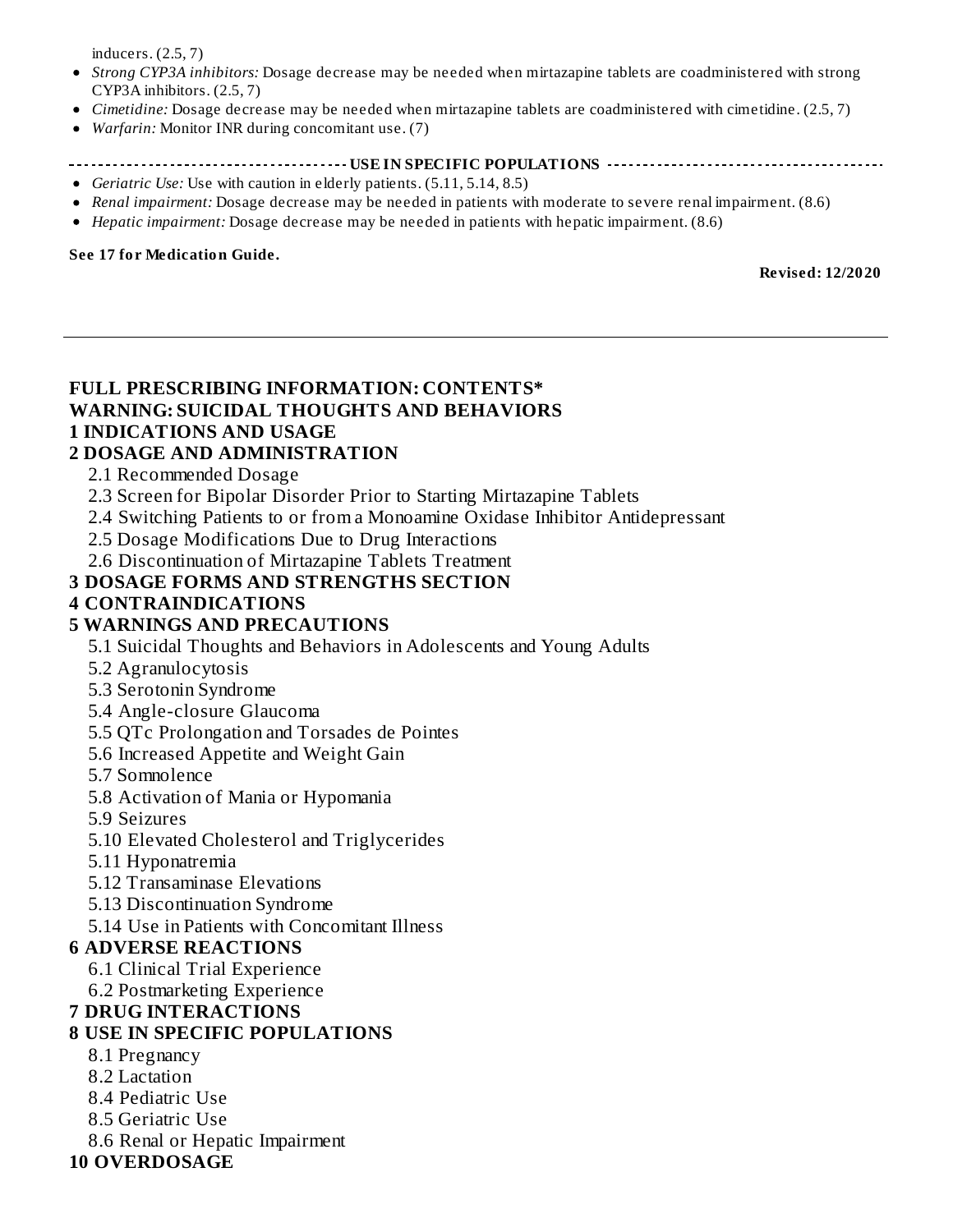#### **11 DESCRIPTION 12 CLINICAL PHARMACOLOGY**

12.1 Mechanism of Action

12.2 Pharmacodynamics

12.3 Pharmacokinetics

**13 NONCLINICAL TOXICOLOGY**

13.1 Carcinogenesis, Mutagenesis, Impairment of Fertility

**14 CLINICAL STUDIES**

### **16 HOW SUPPLIED/STORAGE AND HANDLING**

\* Sections or subsections omitted from the full prescribing information are not listed.

#### **FULL PRESCRIBING INFORMATION**

#### **WARNING: SUICIDAL THOUGHTS AND BEHAVIORS**

**Antidepressants increas ed the risk of suicidal thoughts and behaviors in pediatric and youngadult patients in shortterm studies. Clos ely monitor all antidepressant-treated patients for clinical wors ening, and for emergence of suicidal thoughts and behaviors [***see Warnings and Precautions* **(**5.1**)]. Mirtazapine tablets is not approved for us e in pediatric patients [***see Use in Specific Populations* **(**8.4**)].**

#### **1 INDICATIONS AND USAGE**

Mirtazapine Tablets are indicated for the treatment of major depressive disorder (MDD) in adults [*see Clinical Studies* (14)].

### **2 DOSAGE AND ADMINISTRATION**

#### **2.1 Recommended Dosage**

The recommended starting dose for mirtazapine tablets is 15 mg/day, administered in a single dose, preferably in the evening prior to sleep. If patients do not have an adequate response to the initial 15 mg dose, increase the dose up to a maximum of 45 mg per day. Dose changes should not be made in intervals of less than 1 to 2 weeks to allow sufficient time for evaluation of response to a given dose *[see Clinical Pharmacology* (12.3)].

#### **2.3 Screen for Bipolar Disorder Prior to Starting Mirtazapine Tablets**

Prior to initiating treatment with mirtazapine tablets or another antidepressant, screen patients for a personal or family history of bipolar disorder, mania, or hypomania *[see Warnings and Precautions* (5.8)].

#### **2.4 Switching Patients to or from a Monoamine Oxidas e Inhibitor Antidepressant**

At least 14 days must elapse between discontinuation of a monoamine oxidase inhibitor (MAOI) antidepressant and initiation of mirtazapine tablets. In addition, at least 14 days must elapse after stopping mirtazapine tablets before starting an MAOI antidepressant [*see Contraindications* (4) *and Warnings and Precautions* (5.3)].

#### **2.5 Dosage Modifications Due to Drug Interactions**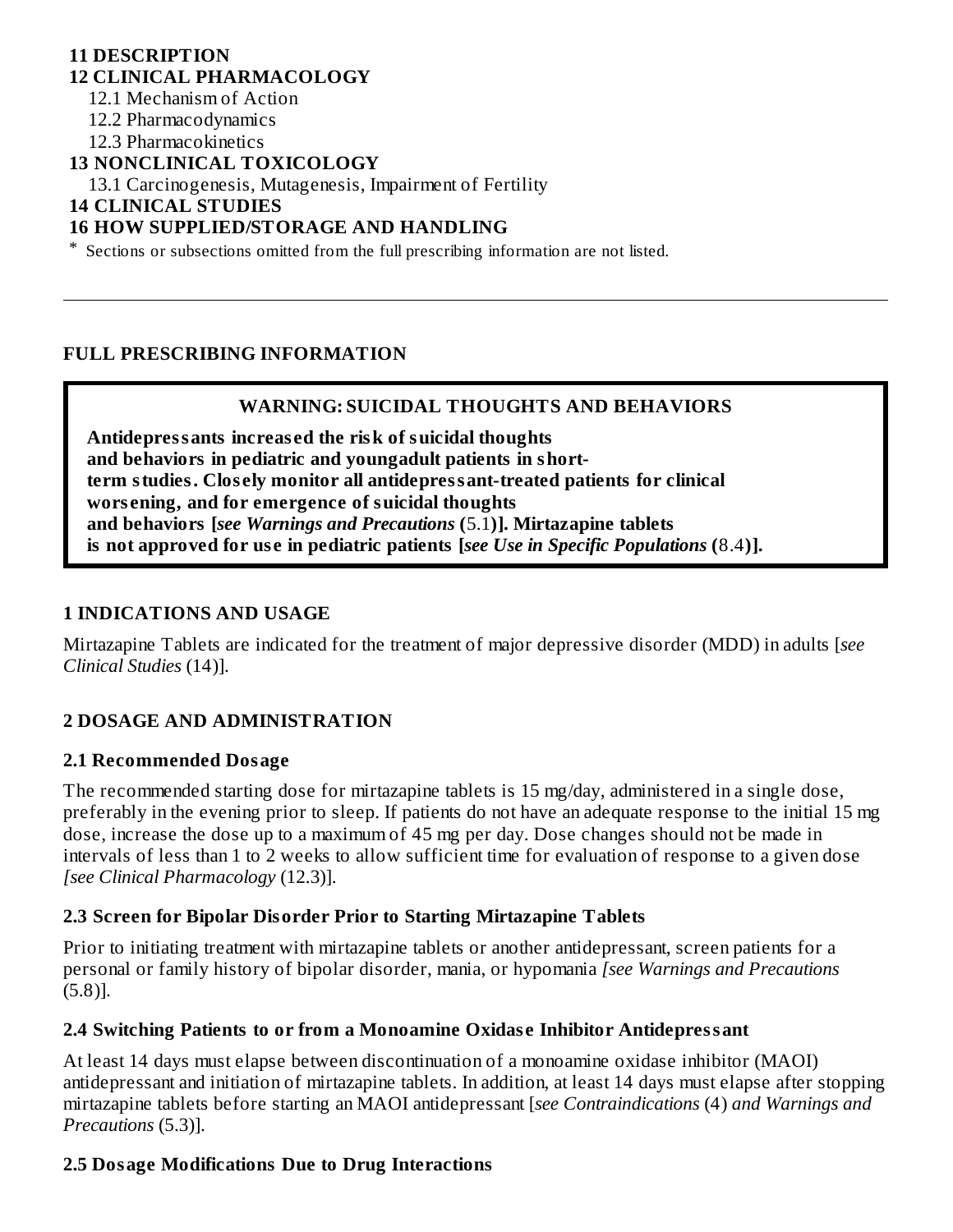### Strong CYP3A Inducers

An increase in dosage of mirtazapine tablets may be needed with concomitant strong CYP3A inducer (e.g., carbamazepine, phenytoin, rifampin) use. Conversely, a decrease in dosage of mirtazapine tablets may be needed if the CYP3A inducer is discontinued [*see Drug Interactions* (7)].

#### Strong CYP3A Inhibitors

A decrease in dosage of mirtazapine tablets may be needed with concomitant use of strong CYP3A4 inhibitors (e.g., ketoconazole, clarithromycin). Conversely, an increase in dosage of mirtazapine tablets may be needed if the CYP3A inducer is discontinued [*see Drug Interactions* (7)].

### Cimetidine

A decrease in dosage of mirtazapine tablets may be needed with concomitant use of cimetidine. Conversely, an increase in dosage of mirtazapine tablets may be needed if cimetidine is discontinued [*see Drug Interactions* (7)].

### **2.6 Dis continuation of Mirtazapine Tablets Treatment**

Adverse reactions may occur upon discontinuation or dose reduction of mirtazapine tablets [*see Warnings and Precautions* (5.13)]. Gradually reduce the dosage of mirtazapine tablets rather than stopping abruptly whenever possible.

## **3 DOSAGE FORMS AND STRENGTHS SECTION**

Mirtazapine Tablets, USP 15 mg are available for oral administration as pale yellow, oval-shaped, scored, film-coated tablets imprinted "APO" on one side and "MI" bisect "15" on the other side.

Mirtazapine Tablets, USP 30 mg are available for oral administration as light pink, oval-shaped, scored, film-coated tablets imprinted "APO" on one side and "MI" bisect "30" on the other side.

Mirtazapine Tablets, USP 45 mg are available for oral administration as white to off-white, ovalshaped, unscored, film-coated tablets imprinted "APO" on one side and "MI-45" on the other side.

## **4 CONTRAINDICATIONS**

Mirtazapine tablets are contraindicated in patients:

• Taking, or within 14 days of stopping, MAOIs (including the MAOIs linezolid and intravenous methylene blue) because of an increased risk of serotonin syndrome [*see Warnings and Precautions* (5.3), *Drug Interactions* (7)], *Drug Interactions (*7)].

• With a known hypersensitivity to mirtazapine or to any of the excipients in mirtazapine tablets. Severe skin reactions, including Stevens-Johnson syndrome, bullous dermatitis, erythema multiforme and toxic epidermal necrolysis have been reported following the use of mirtazapine tablets [*see Adverse Reactions* (6.2)].

## **5 WARNINGS AND PRECAUTIONS**

## **5.1 Suicidal Thoughts and Behaviors in Adoles cents and Young Adults**

In pooled analyses of placebo-controlled trials of antidepressant drugs (SSRIs and other antidepressant classes) that included approximately 77,000 adult patients and 4,500 pediatric patients, the incidence of suicidal thoughts and behaviors in antidepressant-treated patients age 24 years and younger was greater than in placebo-treated patients. There was considerable variation in risk of suicidal thoughts and behaviors among drugs, but there was an increased risk identified in young patients for most drugs studied. There were differences in absolute risk of suicidal thoughts and behaviors across the different indications, with the highest incidence in patients with MDD. The drug-placebo differences in the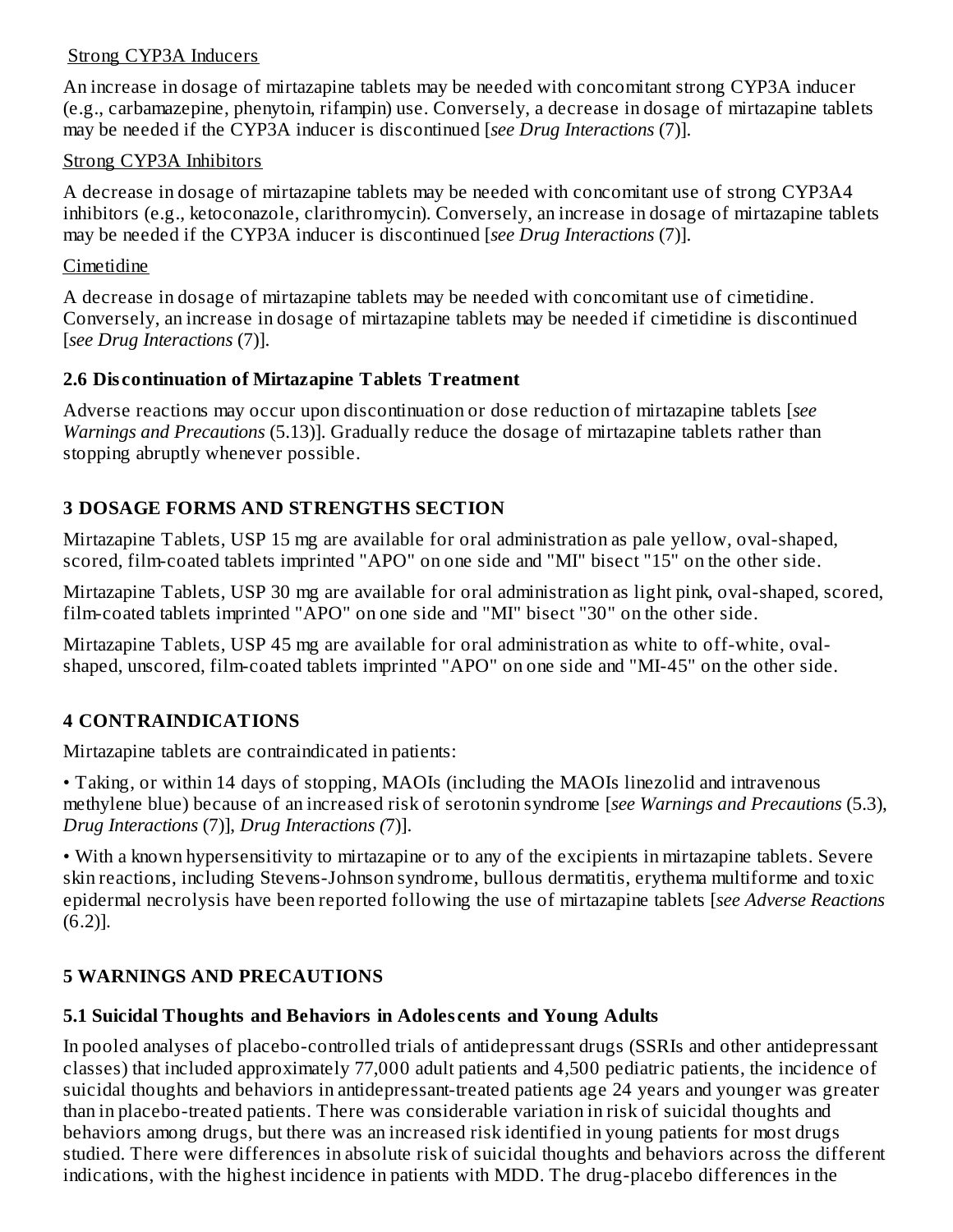number of cases of suicidal thoughts and behaviors per 1000 patients treated are provided in Table 1.

| Table 1                       |                                                                              |  |  |  |  |
|-------------------------------|------------------------------------------------------------------------------|--|--|--|--|
| Age                           | Drug-placebo Difference in Number of Cases of Suicidality per 1,000 Patients |  |  |  |  |
| Range                         | <b>Treated</b>                                                               |  |  |  |  |
| Increases Compared to Placebo |                                                                              |  |  |  |  |
| < 18                          | 14 additional cases                                                          |  |  |  |  |
| 18 to 24                      | 5 additional cases                                                           |  |  |  |  |
| Decreases Compared to Placebo |                                                                              |  |  |  |  |
| 25 to 64                      | 1 fewer case                                                                 |  |  |  |  |
| $\geq 65$                     | 6 fewer cases                                                                |  |  |  |  |

It is unknown whether the risk of suicidal thoughts and behaviors in children, adolescents, and young adults extends to longer-term use, i.e., beyond four months. However, there is substantial evidence from placebo-controlled maintenance trials in adults with MDD that antidepressants delay the recurrence of depression and that depression itself is a risk factor for suicidal thoughts and behaviors.

Monitor all antidepressant-treated patients for any indication of clinical worsening and emergence of suicidal thoughts and behaviors, especially during the initial few months of drug therapy, and at times of dosage changes. Counsel family members or caregivers of patients to monitor for changes in behavior and to alert the healthcare provider. Consider changing the therapeutic regimen, including possibly discontinuing mirtazapine tablets, in patients whose depression is persistently worse, or who are experiencing emergent suicidal thoughts or behaviors.

## **5.2 Agranulocytosis**

In premarketing clinical trials, 2 (1 with Sjögren's Syndrome) out of 2796 patients treated with mirtazapine tablets developed agranulocytosis [absolute neutrophil count (ANC) <500/mm3 with associated signs and symptoms, e.g., fever, infection, etc.] and a third patient developed severe neutropenia (ANC <500/mm3 without any associated symptoms). For these 3 patients, onset of severe neutropenia was detected on days 61, 9, and 14 of treatment, respectively. All 3 patients recovered after mirtazapine tablets were stopped. If a patient develops a sore throat, fever, stomatitis, or other signs of infection, along with a low white blood cell (WBC) count, treatment with mirtazapine tablets should be discontinued and the patient should be closely monitored.

### **5.3 Serotonin Syndrome**

Serotonergic antidepressants, including mirtazapine tablets, can precipitate serotonin syndrome, a potentially life-threatening condition. The risk is increased with concomitant use of other serotonergic drugs (including triptans, tricyclic antidepressants, fentanyl, lithium, tramadol, tryptophan, buspirone, amphetamines, and St. John's Wort) and with drugs that impair metabolism of serotonin, i.e., MAOIs [see *Contraindications*(4), *Drug Interactions* (7)]. Serotonin syndrome can also occur when these drugs are used alone.

Serotonin syndrome signs and symptoms may include mental status changes (e.g., agitation, hallucinations, delirium, and coma), autonomic instability (e.g., tachycardia, labile blood pressure, dizziness, diaphoresis, flushing, hyperthermia), neuromuscular symptoms (e.g., tremor, rigidity, myoclonus, hyperreflexia, incoordination), seizures, and gastrointestinal symptoms (e.g., nausea, vomiting, diarrhea).

The concomitant use of mirtazapine tablets with MAOIs is contraindicated. In addition, do not initiate mirtazapine tablets in a patient being treated with MAOIs such as linezolid or intravenous methylene blue. No reports involved the administration of methylene blue by other routes (such as oral tablets or local tissue injection). If it is necessary to initiate treatment with an MAOI such as linezolid or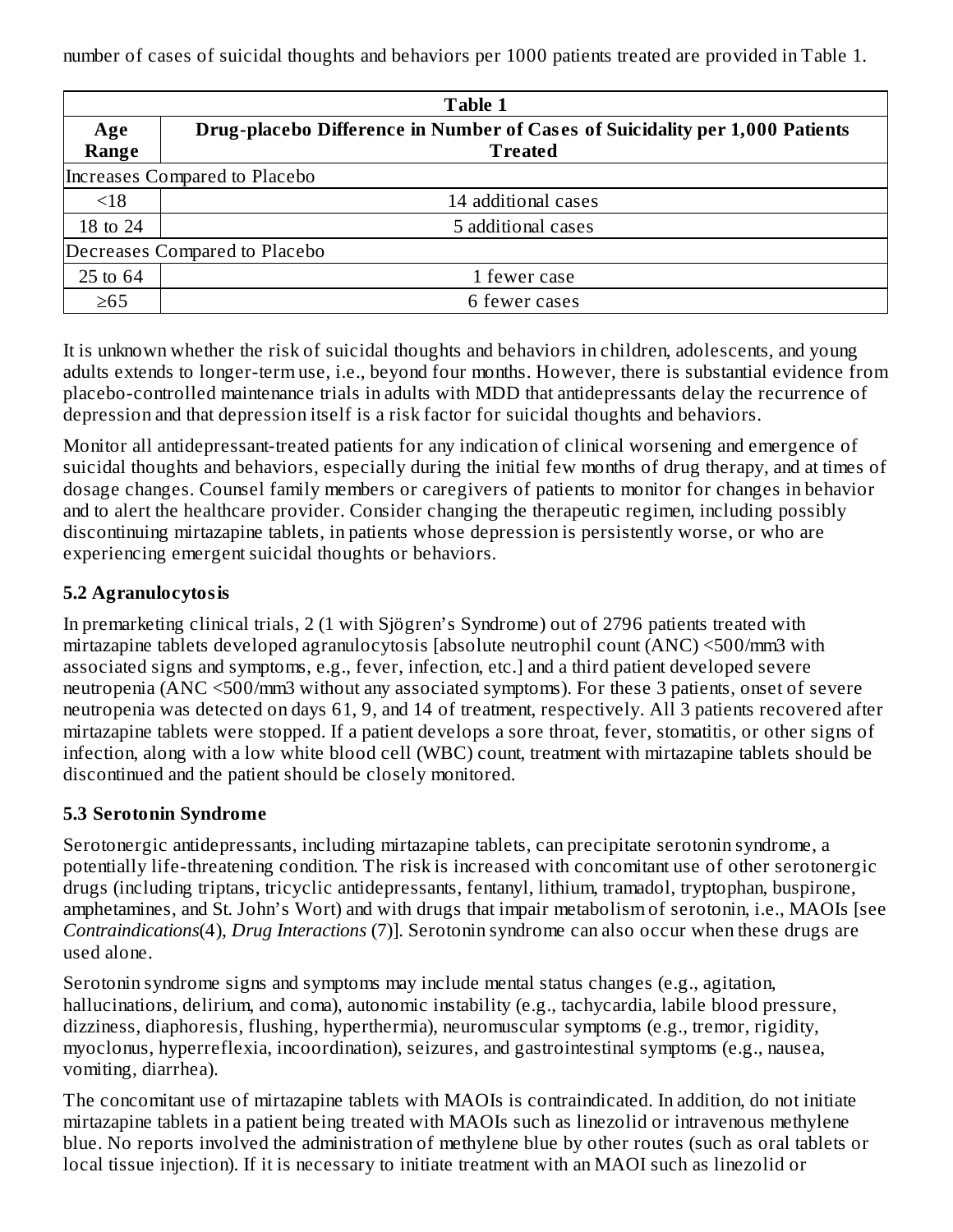intravenous methylene blue in a patient taking mirtazapine tablets, discontinue mirtazapine tablets before initiating treatment with the MAOI [see *Contraindications* (4), *Drug Interactions*(7)].

Monitor all patients taking mirtazapine tablets for the emergence of serotonin syndrome. Discontinue treatment with mirtazapine tablets and any concomitant serotonergic agents immediately if the above symptoms occur and initiate supportive symptomatic treatment. If concomitant use of mirtazapine tablets with other serotonergic drugs is clinically warranted, inform patients of the increased risk for serotonin syndrome and monitor for symptoms., inform patients of the increased risk for serotonin syndrome and monitor for symptoms.

### **5.4 Angle-closure Glaucoma**

The pupillary dilation that occurs following use of many antidepressant drugs, including mirtazapine tablets, may trigger an angle-closure attack in a patient with anatomically narrow angles who does not have a patent iridectomy.

### **5.5 QTc Prolongation and Torsades de Pointes**

The effect of mirtazapine tablets on QTc interval was assessed in a clinical randomized trial with placebo and positive (moxifloxacin) controls involving 54 healthy volunteers using exposure response analysis. This trial showed a positive relationship between mirtazapine concentrations and prolongation of the QTc interval. However, the degree of QT prolongation observed with both 45 mg and 75 mg (1.67 times the maximum recommended daily dose) doses of mirtazapine was not at a level generally considered to be clinically meaningful. During postmarketing use of mirtazapine, cases of QT prolongation, Torsades de Pointes, ventricular tachycardia, and sudden death, have been reported [see *Adverse Reactions* (6.1, 6.2)]. The majority of reports occurred in association with overdose or in patients with other risk factors for QT prolongation, including concomitant use of QTc-prolonging medicines [see *Drug Interactions* (7) and *Overdosage* (10)]. Exercise caution when mirtazapine tablets is prescribed in patients with known cardiovascular disease or family history of QT prolongation, and in concomitant use with other drugs thought to prolong the QTc interval.

### **5.6 Increas ed Appetite and Weight Gain**

In U.S. controlled clinical studies, appetite increase was reported in 17% of patients treated with mirtazapine tablets, compared to 2% for placebo. In these same trials, weight gain of ≥7% of body weight was reported in 7.5% of patients treated with mirtazapine, compared to 0% for placebo. In a pool of premarketing U.S. clinical studies, including many patients for long-term, open-label treatment, 8% of patients receiving mirtazapine tablets discontinued for weight gain.

In an 8-week-long pediatric clinical trial of doses between 15 to 45 mg/day, 49% of mirtazapine tabletstreated pediatric patients had a weight gain of at least 7%, compared to 5.7% of placebo-treated patients. The safety and effectiveness of mirtazapine tablets in pediatric patients with MDD have not been established [see *Use in Specific Populations*(8.4)].

### **5.7 Somnolence**

In U.S. controlled studies, somnolence was reported in 54% of patients treated with mirtazapine tablets, compared to 18% for placebo. In these studies, somnolence resulted in discontinuation for 10.4% of mirtazapine tablets-treated patients, compared to 2.2% for placebo. It is unclear whether tolerance develops to the somnolent effects of mirtazapine tablets. Because of the potentially significant effects of mirtazapine tablets on impairment of performance, caution patients about engaging in activities that require alertness, including operating hazardous machinery and motor vehicles, until they are reasonably certain that mirtazapine does not affect them adversely. The concomitant use of benzodiazepines and alcohol with mirtazapine tablets should be avoided [see *Drug Interactions* (7)].

### **5.8 Activation of Mania or Hypomania**

In patients with bipolar disorder, treating a depressive episode with mirtazapine tablets or another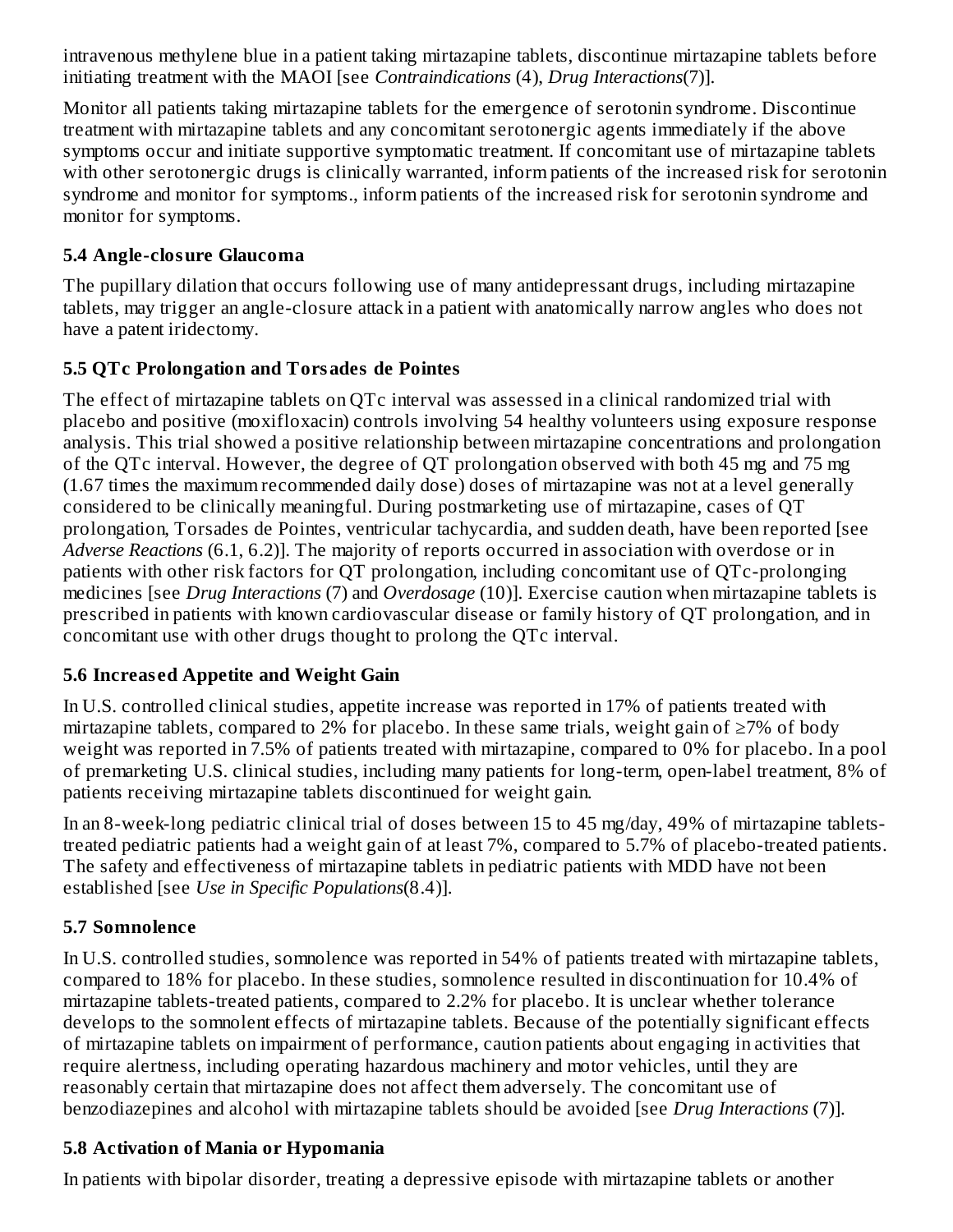In patients with bipolar disorder, treating a depressive episode with mirtazapine tablets or another antidepressant may precipitate a mixed/manic episode. In controlled clinical trials, patients with bipolar disorder were generally excluded; however, symptoms of mania or hypomania were reported in 0.2% of patients treated with mirtazapine tablets. Prior to initiating treatment with mirtazapine tablets, screen patients for any personal or family history of bipolar disorder, mania, or hypomania.

## **5.9 Seizures**

Mirtazapine tablets has not been systematically evaluated in patients with seizure disorders. In premarketing clinical trials, 1 seizure was reported among the 2796 U.S. and non-U.S. patients treated with mirtazapine tablets. Mirtazapine tablets should be prescribed with caution in patients with a seizure disorder.

## **5.10 Elevated Cholesterol and Triglycerides**

In U.S. controlled studies, nonfasting cholesterol increases to ≥20% above the upper limits of normal were observed in 15% of patients treated with mirtazapine tablets, compared to 7% for placebo. In these same studies, nonfasting triglyceride increases to ≥500 mg/dL were observed in 6% of patients treated with mirtazapine tablets, compared to 3% for placebo.

## **5.11 Hyponatremia**

Hyponatremia may occur as a result of treatment with serotonergic antidepressants, includingmirtazapine tablets. Cases with serum sodium lower than 110 mmol/L have been reported.mirtazapine tablets. Cases with serum sodium lower than 110 mmol/L have been reported.

Signs and symptoms of hyponatremia include headache, difficulty concentrating, memory impairment, confusion, weakness, and unsteadiness, which may lead to falls. Signs and symptoms associated with more severe or acute cases have included hallucination, syncope, seizure, coma, respiratory arrest, and death. In many cases, this hyponatremia appears to be the result of the syndrome of inappropriate antidiuretic hormone secretion (SIADH).

In patients with symptomatic hyponatremia, discontinue mirtazapine tablets and institute appropriate medical intervention. Elderly patients, patients taking diuretics, and those who are volume- depleted may be at greater risk of developing hyponatremia [see *Use in Specific Populations*(8.5)].

## **5.12 Transaminas e Elevations**

Clinically significant ALT (SGPT) elevations ( $\geq$ 3 times the upper limit of the normal range) were observed in 2.0% (8/424) of patients treated with mirtazapine tablets in a pool of short-term, U.S. controlled trials, compared to 0.3% (1/328) of placebo patients. While some patients were discontinued for the ALT increases, in other cases, the enzyme levels returned to normal despite continued mirtazapine treatment.Mirtazapine tablets should be used with caution in patients with impaired hepatic function [see *Use in Specific Populations*(8.6), *Clinical Pharmacology*(12.3)].

## **5.13 Dis continuation Syndrome**

There have been reports of adverse reactions upon the discontinuation of mirtazapine tablets (particularly when abrupt), including but not limited to the following: dizziness, abnormal dreams, sensory disturbances (including paresthesia and electric shock sensations), agitation, anxiety, fatigue, confusion, headache, tremor, nausea, vomiting, and sweating, or other symptoms which may be of clinical significance.

A gradual reduction in the dosage, rather than an abrupt cessation, is recommended [see *Dosage and Administration* (2.6)].

## **5.14 Us e in Patients with Concomitant Illness**

Mirtazapine tablets have not been systematically evaluated or used to any appreciable extentin patients with a recent history of myocardial infarction or other significant heart disease. Mirtazapine tablets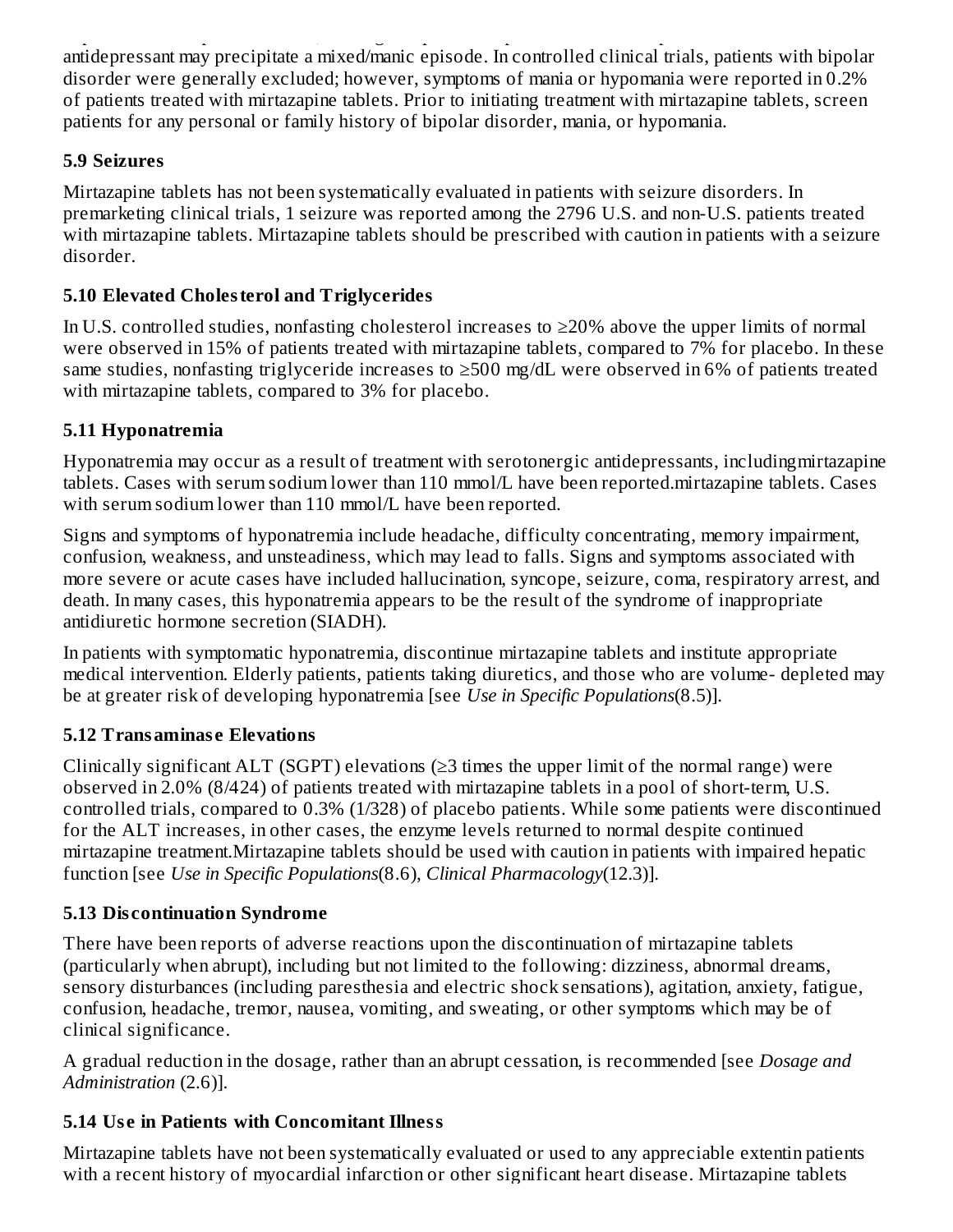were associated with significant orthostatic hypotension in early clinical pharmacology trials with normal volunteers. Orthostatic hypotension was infrequently observed in clinical trials with depressed patients [see *Adverse Reactions* (6.1)]. Mirtazapine tablets should be used with caution in patients with known cardiovascular or cerebrovascular disease that could be exacerbated by hypotension (history of myocardial infarction, angina, or ischemic stroke) and conditions that would predispose patients to hypotension (dehydration, hypovolemia, and treatment with antihypertensive medication).

## **6 ADVERSE REACTIONS**

The following adverse reactions are described in more detail in other sections of the prescribing information:

- Hypersensitivity [see *Contraindications*(4)]
- Suicidal Thoughts and Behaviors [see *Warnings and Precautions*(5.1)]
- Agranulocytosis [see *Warnings and Precautions*(5.2)]
- Serotonin Syndrome [see *Contraindications*(4), *Warnings and Precautions*(5.3), *Drug Interactions* (7)]
- Angle-Closure Glaucoma [see *Warnings and Precautions*(5.4)]
- QT Prolongation and Torsades de Pointes [see *Warnings and Precautions*(5.5)]
- Increased Appetite and Weight Gain [see *Warnings and Precautions* (5.6)]
- Somnolence [see *Warnings and Precautions*(5.7)]
- Activation of Mania or Hypomania [see *Warnings and Precautions*(5.8)]
- Seizures [see *Warnings and Precautions* (5.9)]
- Elevated Cholesterol and Triglycerides [see *Warnings and Precautions*(5.10)]
- Hyponatremia [see *Warnings and Precautions* (5.11)]
- Transaminase Elevations [see *Warnings and Precautions* (5.12)]
- Discontinuation Syndrome [see *Warnings and Precautions* (5.13)]
- Use in Patients with Concomitant Illness [see *Warnings and Precautions* (5.14)]

# **6.1 Clinical Trial Experience**

Because clinical trials are conducted under widely varying conditions, adverse reaction rates observed in the clinical trials of a drug cannot be directly compared to rates in the clinical trials of another drug and may not reflect the rates observed in practice.

The data described below are from clinical trials in which mirtazapine tablets were administered to 2796 patients in phase 2 and 3 clinical studies. The trials consisted of double-blind controlled and openlabel studies, inpatient and outpatient studies, fixed dose, and titration studies.

# Adverse Reactions Leading to Discontinuation of Treatment

Approximately 16% of the 453 patients who received mirtazapine tablets in US 6-week controlled clinical trials discontinued treatment due to an adverse experience, compared to 7% of the 361 placebotreated patients in those studies. The most common events (≥1%) associated with discontinuation and considered to be drug related (i.e., those events associated with dropout at a rate at least twice that of placebo) are included in Table 2.

### **Table 2 : Common Advers e Events Associated with Dis continuation of Treatment in 6-week US Mirtazapine Tablets Trials**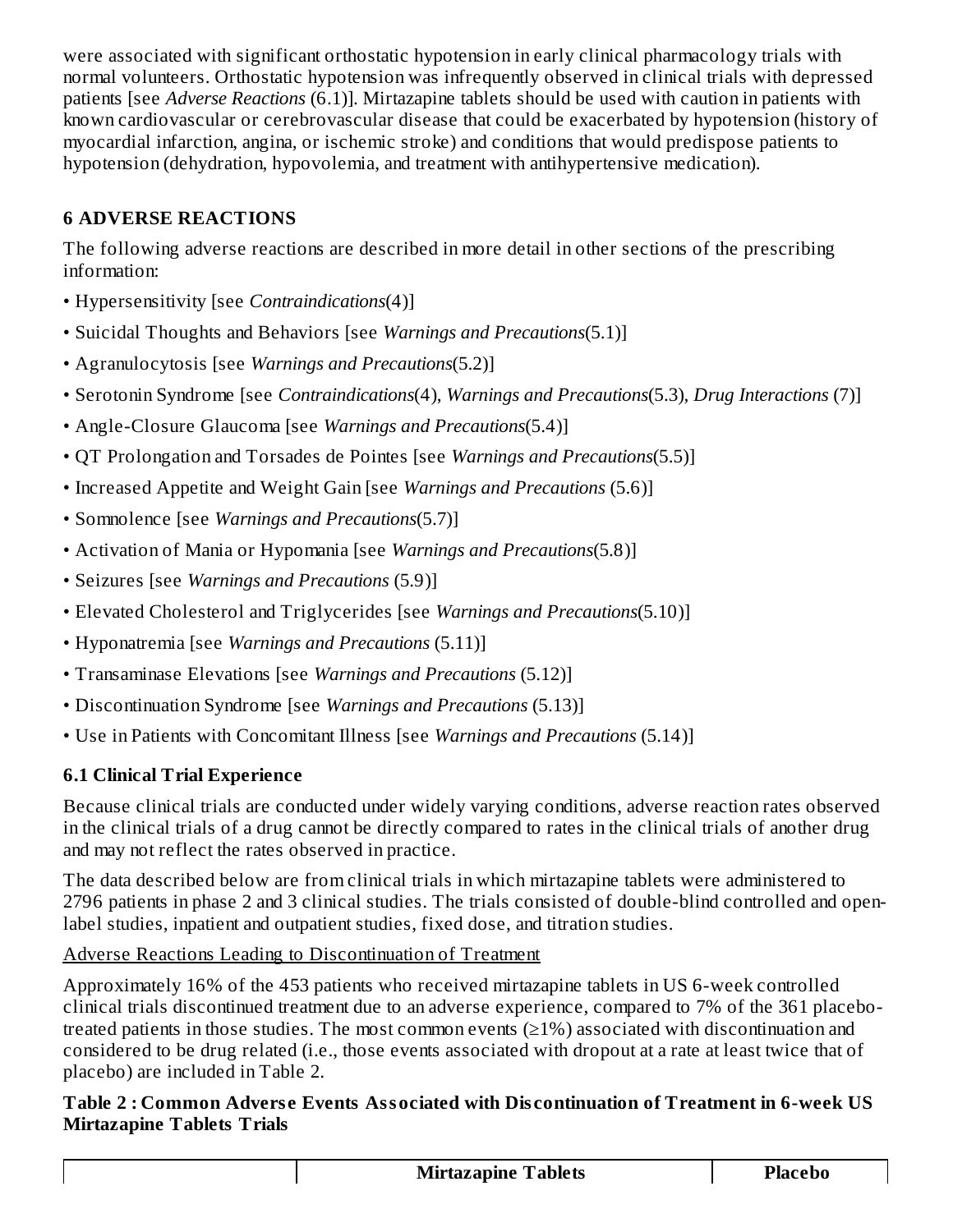|            | $(n=453)$ | $(n=361)$ |
|------------|-----------|-----------|
| Somnolence | 10.4%     | 2.2%      |
| Nausea     | 1.5%      | 0%        |

#### Common Adverse Reactions

The most common adverse reactions (≥5% and twice placebo) associated with the use of mirtazapine tablets are listed in Table 3.

#### **Table 3: Common Treatment-emergent Advers e Events Associated with the Us e of Mirtazapine Tablets in 6-week US Trials**

|                        | Mirtazapine Tablets $(n=453)$ Placebo $(n=361)$ |     |  |
|------------------------|-------------------------------------------------|-----|--|
| Somnolence             | 54%                                             | 18% |  |
| Increased Appetite 17% |                                                 | 2%  |  |
| Weight Gain            | 12%                                             | 2%  |  |
| <b>Dizziness</b>       | 7%                                              | 3%  |  |

Table 4 enumerates adverse reactions that occurred in ≥1% of mirtazapine tablets-treated patients and were more frequent than the placebo-treated patients, who participated in 6-week, U.S. placebocontrolled trials in which patients were dosed in a range of 5 to 60 mg/day. This table shows the percentage of patients in each group who had at least 1 episode of an adverse reaction at some time during their treatment.

**Table 4: Advers e Reactions (≥1% and greater than placebo) in 6-Week U.S. Clinical Studies ofMirtazapine Tablets in Patients with MDDMirtazapine Tablets in Patients with MDD-Week U.S. Clinical Studies ofMirtazapine Tablets in Patients with MDD**

|                                            |                        | Mirtazapine Tablets $(n=453)$ Placebo $(n=361)$ |  |  |  |  |  |
|--------------------------------------------|------------------------|-------------------------------------------------|--|--|--|--|--|
|                                            | <b>Body as a Whole</b> |                                                 |  |  |  |  |  |
| Asthenia                                   | 5%<br>8%               |                                                 |  |  |  |  |  |
| Flu Syndrome                               | 5%                     | 3%                                              |  |  |  |  |  |
| <b>Back Pain</b>                           | 2%                     | 1%                                              |  |  |  |  |  |
| Diges tive System                          |                        |                                                 |  |  |  |  |  |
| Dry Mouth                                  | 25%                    | 15%                                             |  |  |  |  |  |
| <b>Increased Appetite</b>                  | 17%                    | 2%                                              |  |  |  |  |  |
| Constipation                               | 13%                    | 7%                                              |  |  |  |  |  |
| <b>Metabolic and Nutritional Disorders</b> |                        |                                                 |  |  |  |  |  |
| Weight Gain                                | 12%                    | 2%                                              |  |  |  |  |  |
| Peripheral Edema                           | 2%                     | 1%                                              |  |  |  |  |  |
| Edema                                      | $1\%$                  | 0%                                              |  |  |  |  |  |
| <b>Mus culos keletal System</b>            |                        |                                                 |  |  |  |  |  |
| <b>Myalgia</b>                             | 2%                     | 1%                                              |  |  |  |  |  |
| <b>Nervous System</b>                      |                        |                                                 |  |  |  |  |  |
| Somnolence                                 | 54%                    | 18%                                             |  |  |  |  |  |
| <b>Dizziness</b>                           | 7%                     | 3%                                              |  |  |  |  |  |
| Abnormal Dreams                            | 4%                     | 1%                                              |  |  |  |  |  |
| Thinking Abnormal                          | 3%                     | 1%                                              |  |  |  |  |  |
| Tremor                                     | 2%                     | 1%                                              |  |  |  |  |  |
| Confusion                                  | 2%                     | 0%                                              |  |  |  |  |  |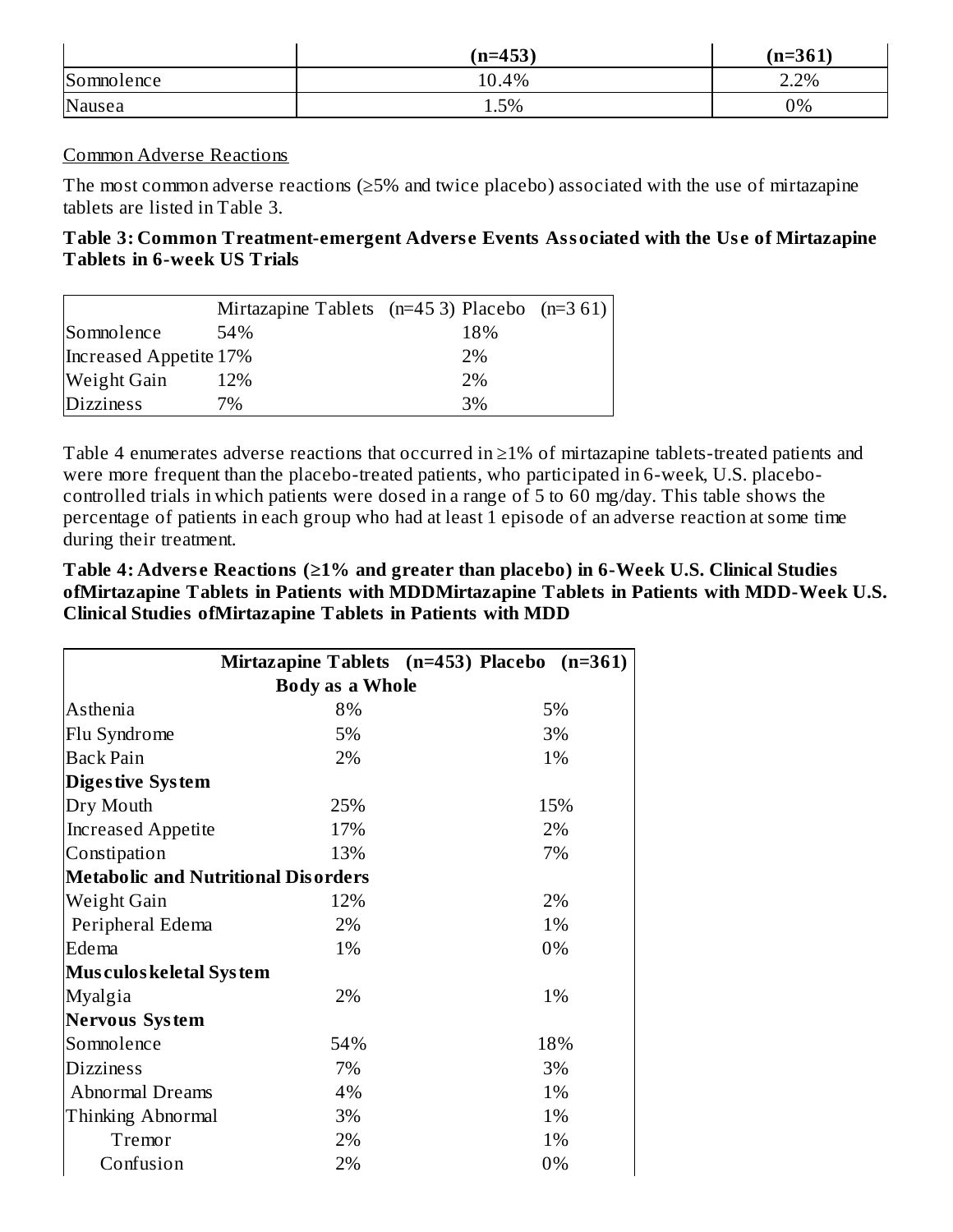| <b>Respiratory System</b> |       |       |
|---------------------------|-------|-------|
| Dyspnea                   | $1\%$ | $0\%$ |
| <b>Urogenital System</b>  |       |       |
| Urinary Frequency         | 2%    | $1\%$ |

### ECG Changes

The electrocardiograms for 338 patients who received mirtazapine tablets and 261 patients who received placebo in 6-week, placebo-controlled trials were analyzed. Mirtazapine tablets was associated with a mean increase in heart rate of 3.4 bpm, compared to 0.8 bpm for placebo. The clinical significance of these changes is unknown.

### Other Adverse Reactions Observed During the Premarketing Evaluation of Mirtazapine Tablets

The following list does not include reactions: 1) already listed in previous tables or elsewhere in labeling,2) for which a drug cause was remote, 3) which were so general or excessively specific so as to be uninformative, 4) which were not considered to have significant clinical implications, or 5) which occurred at a rate equal to or less than placebo.

Adverse reactions are categorized by body system according to the following definitions: frequent adverse reactions are those occurring in at least 1/100 patients; infrequent adverse reactions are those occurring in 1/100 to 1/1000 patients; rare adverse reactions are those occurring in fewer than 1/1000 patient.

*Body as a Whole:frequent*: malaise, abdominal pain, abdominal syndrome acute; *infrequent*: chills, fever, face edema, ulcer, photosensitivity reaction, neck rigidity, neck pain, abdomen enlarged; *rare*: cellulitis, chest pain substernal.

*Cardiovascular System:frequent*: hypertension, vasodilatation; *infrequent*: angina pectoris, myocardial infarction, bradycardia, ventricular extrasystoles, syncope, migraine, hypotension; *rare*: atrial arrhythmia, bigeminy, vascular headache, pulmonary embolus, cerebral ischemia, cardiomegaly, phlebitis, left heart failure.

*Digestive System:frequent*: vomiting, anorexia; *infrequent*: eructation, glossitis, cholecystitis, nausea and vomiting, gum hemorrhage, stomatitis, colitis, liver function tests abnormal; *rare*: tongue discoloration, ulcerative stomatitis, salivary gland enlargement, increased salivation, intestinal obstruction, pancreatitis, aphthous stomatitis, cirrhosis of liver, gastritis, gastroenteritis, oral moniliasis, tongue edema.

*Endocrine System*: *rare*: goiter, hypothyroidism.

*Hemic and Lymphatic System:* rare: lymphadenopathy, leukopenia, petechia, anemia, thrombocytopenia, lymphocytosis, pancytopenia.

*Metabolic and Nutritional Disorders*: *frequent*: thirst; *infrequent*: dehydration, weight loss; *rare*: gout, SGOT increased, healing abnormal, acid phosphatase increased, SGPT increased, diabetes mellitus, hyponatremia.

*Musculoskeletal System:frequent*: myasthenia, arthralgia; infrequent: arthritis, tenosynovitis; *rare:*pathologic fracture, osteoporosis fracture, bone pain, myositis, tendon rupture, arthrosis, bursitis.

*Nervous System:frequent*: hypesthesia, apathy, depression, hypokinesia, vertigo, twitching, agitation, anxiety, amnesia, hyperkinesia, paresthesia; *infrequent:* ataxia, delirium, delusions, depersonalization, dyskinesia, extrapyramidal syndrome, libido increased, coordination abnormal, dysarthria, hallucinations, manic reaction, neurosis, dystonia, hostility, reflexes increased, emotional lability, euphoria, paranoid reaction; *rare*: aphasia, nystagmus, akathisia (psychomotor restlessness), stupor, dementia, diplopia, drug dependence, paralysis, grand mal convulsion, hypotonia, myoclonus, psychotic depression, withdrawal syndrome, serotonin syndrome.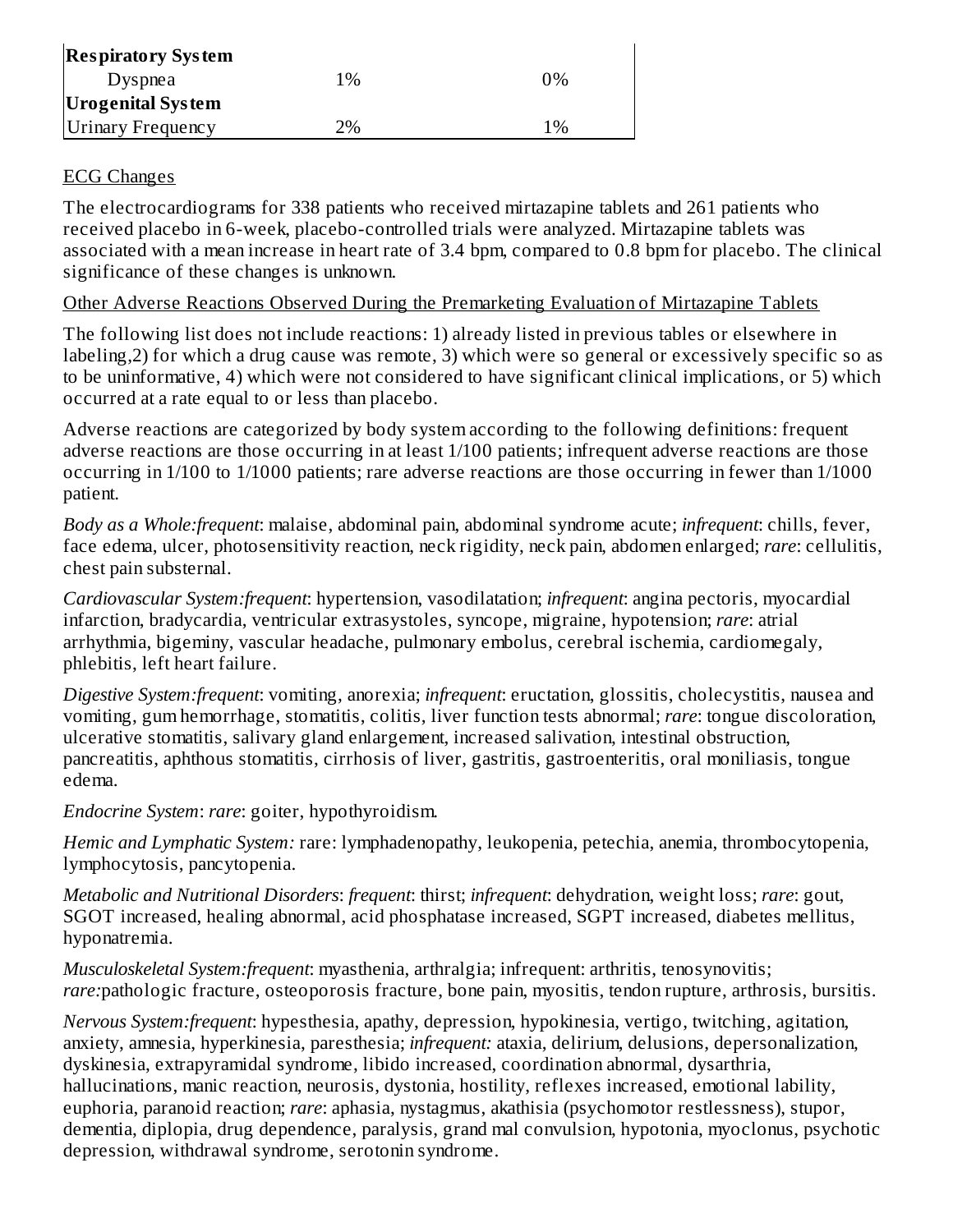*Respiratory System:frequent*: cough increased, sinusitis; *infrequent:* epistaxis, bronchitis, asthma, pneumonia; *rare*: asphyxia, laryngitis, pneumothorax, hiccup.

*Skin and Appendages:* frequent: pruritus, rash; *infrequent:* acne, exfoliative dermatitis, dry skin, herpes simplex, alopecia; *rare*: urticaria, herpes zoster, skin hypertrophy, seborrhea, skin ulcer.

*Special Senses:* infrequent: eye pain, abnormality of accommodation, conjunctivitis, deafness, keratoconjunctivitis, lacrimation disorder, angle-closure glaucoma, hyperacusis, ear pain; *rare:* blepharitis, partial transitory deafness, otitis media, taste loss, parosmia.

*Urogenital System:* frequent: urinary tract infection; *infrequent:* kidney calculus, cystitis, dysuria, urinary incontinence, urinary retention, vaginitis, hematuria, breast pain, amenorrhea, dysmenorrhea, leukorrhea, impotence; rare: polyuria, urethritis, metrorrhagia, menorrhagia, abnormal ejaculation, breast engorgement, breast enlargement, urinary urgency.

## **6.2 Postmarketing Experience**

The following adverse reactions have been identified during post-approval use of mirtazapine tablets. Because these reactions are reported voluntarily from a population of uncertain size, it is not always possible to reliably estimate their frequency or establish a causal relationship to drug exposure.

*Cardiac disorders*: ventricular arrhythmia (Torsades de Pointes): ventricular arrhythmia (Torsades de Pointes)

*Endocrine disorders*: hyperprolactinemia (and related symptoms, e.g., galactorrhea and gynecomastia)

*Musculoskeletal and connective tissue disorders:* increased creatine kinase blood levels and rhabdomyolysis

*Psychiatric disorders*: somnambulism (ambulation and other complex behaviors out of bed)

*Reproductive system and breast disorder:* priapism

*Skin and subcutaneous tissue disorders*: severe skin reactions, including Stevens-Johnson syndrome, bullous dermatitis, erythema multiforme and toxic epidermal necrolysis

# **7 DRUG INTERACTIONS**

Table 5 includes clinically important drug interactions with Mirtazapine Tablets [see *ClinicalPharmacology*(12.3)].

### **Table 5: Clinically Important Drug Interactions with Mirtazapine Tablets**

|                    | Monoamine Oxidase Inhibitors (MAOIs)Monoamine Oxidase Inhibitors (MAOIs)                                                                                                                                                                                                                      |  |  |  |
|--------------------|-----------------------------------------------------------------------------------------------------------------------------------------------------------------------------------------------------------------------------------------------------------------------------------------------|--|--|--|
| Clinical<br>Impact | The concomitant use of serotonergic drugs, including Mirtazapine Tablets, and MAOIs<br>increases the risk of serotonin syndrome., including Mirtazapine Tablets, and MAOIs<br>increases the risk of serotonin syndrome.                                                                       |  |  |  |
|                    | Mirtazapine tablets are contraindicated in patients taking MAOIs, including MAOIs such as<br>Intervention linezolid or intravenous methylene blue [see Dosage and Administration(2.4),<br>Contraindications (4), Warnings and Precautions (5.3)]                                              |  |  |  |
| Examples           | selegiline, tranylcypromine, isocarboxazid, phenelzine, linezolid, methylene blue                                                                                                                                                                                                             |  |  |  |
|                    | Other Serotonergic DrugsOther Serotonergic Drugs                                                                                                                                                                                                                                              |  |  |  |
| Clinical<br>Impact | The concomitant use of serotonergic drugs with mirtazapine tablets increases the risk of<br>serotonin syndrome.                                                                                                                                                                               |  |  |  |
| Intervention       | Monitor patients for signs and symptoms of serotonin syndrome, particularly during<br>treatment initiation and dosage increases. If serotonin syndrome occurs, consider<br>discontinuation of mirtazapine tablets and/or concomitant serotonergicdrugs [see Warnings<br>and Precautions(5.3)] |  |  |  |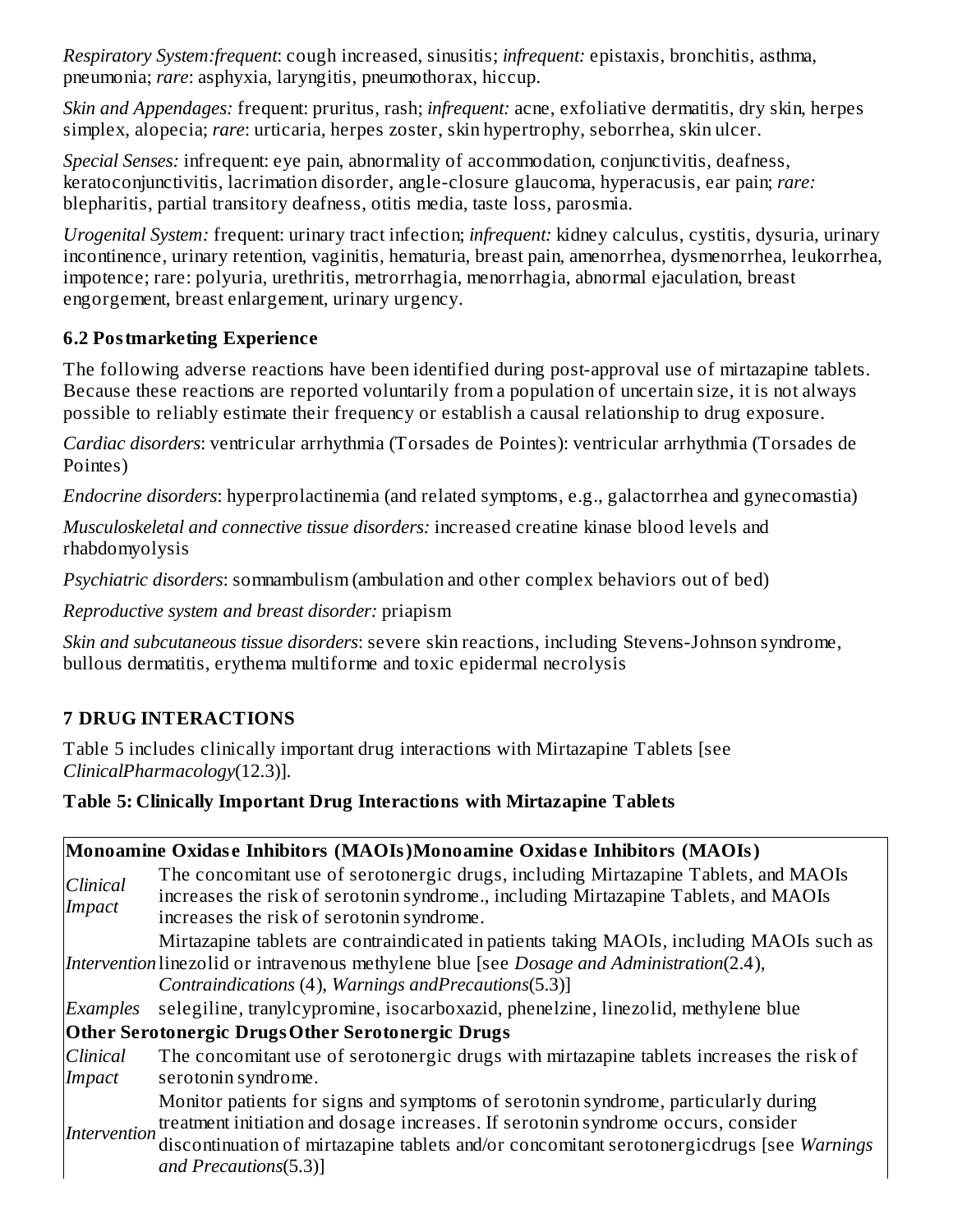| Examples                  | SSRIs, SNRIs, triptans, tricyclic antidepressants, fentanyl, lithium, amphetamines, St. John's<br>Wort, tramadol, tryptophan, buspirone                                                                                                                    |  |  |  |  |
|---------------------------|------------------------------------------------------------------------------------------------------------------------------------------------------------------------------------------------------------------------------------------------------------|--|--|--|--|
|                           | <b>Strong CYP3A Inducers Strong CYP3A Inducers</b>                                                                                                                                                                                                         |  |  |  |  |
| Clinical                  | The concomitant use of strong CYP3A inducers with mirtazapine tablets decreases the                                                                                                                                                                        |  |  |  |  |
| <b>Impact</b>             | plasma concentration of mirtazapine [see Clinical Pharmacology(12.3)].                                                                                                                                                                                     |  |  |  |  |
|                           | Increase the dose of mirtazapine tablets if needed with concomitant CYP3A inducer use.<br>Intervention Conversely, a decrease in dosage of Mirtazapine Tablets may be needed if the CYP3A<br>inducer is discontinued [see Dosage and Administration(2.5)]. |  |  |  |  |
| Examples                  | phenytoin, carbamazepine, rifampin, carbamazepine, rifampin                                                                                                                                                                                                |  |  |  |  |
|                           | <b>Strong CYP3A Inhibitors Strong CYP3A Inhibitors</b>                                                                                                                                                                                                     |  |  |  |  |
| Clinical                  | The concomitant use of strong CYP3A inhibitors with mirtazapine tablets may increase the                                                                                                                                                                   |  |  |  |  |
| <b>Impact</b>             | plasma concentration of mirtazapine [see Clinical Pharmacology(12.3)].                                                                                                                                                                                     |  |  |  |  |
|                           | Decrease the dose of mirtazapine tablets if needed with concomitant strong CYP3A                                                                                                                                                                           |  |  |  |  |
|                           | Intervention inhibitor use. Conversely, an increase in dosage of mirtazapine tablets may be needed if the<br>CYP3A inhibitor is discontinued [see Dosage and Administration(2.5)].                                                                         |  |  |  |  |
| <b>Examples</b>           | itraconazole, ritonavir, nefazodone, ritonavir, nefazodone                                                                                                                                                                                                 |  |  |  |  |
|                           | <b>CimetidineCimetidine</b>                                                                                                                                                                                                                                |  |  |  |  |
| Clinical<br><b>Impact</b> | The concomitant use of cimetidine, a CYP1A2, CYP2D6, and CYP3A inhibitor, with<br>mirtazapine tablets may increase the plasma concentration of mirtazapine [see Clinical<br>Pharmacology(12.3)]                                                            |  |  |  |  |
|                           | Decrease the dose of mirtazapine tablets if needed with concomitant cimetidine use.                                                                                                                                                                        |  |  |  |  |
|                           | Intervention Conversely, an increase in dosage of mirtazapine tablets may be needed if cimetidine is<br>discontinued [see Dosage and Administration (2.5)].                                                                                                |  |  |  |  |
|                           | <b>Benzodiazepines and Alcohol</b>                                                                                                                                                                                                                         |  |  |  |  |
| Clinical<br>Impact        | The concomitant use of benzodiazepines or alcohol with mirtazapine tablets increases the<br>impairment of cognitive and motor skills produced by mirtazapine tablets alone.                                                                                |  |  |  |  |
| Intervention              | Avoid concomitant use of benzodiazepines and alcohol with mirtazapine tablets [see<br>Warnings and Precautions(5.7), Clinical Pharmacology(12.3)].                                                                                                         |  |  |  |  |
| Examples                  | diazepam, alprazolam, alcohol                                                                                                                                                                                                                              |  |  |  |  |
|                           | <b>Drugs that Prolong QTc Interval</b>                                                                                                                                                                                                                     |  |  |  |  |
| Clinical<br>Impact        | The concomitant use of other drugs which prolong the QTc interval with mirtazapine<br>tablets, increase the risk of QTc prolongation and/or ventricular arrhythmias (e.g.,<br>Torsades de Pointes).                                                        |  |  |  |  |
| Intervention              | Use caution when using mirtazapine tablets concomitantly with drugs that prolong the QTc<br>interval [see Warnings and Precautions (5.5), Clinical Pharmacology(12.3)].                                                                                    |  |  |  |  |
| <b>Warfarin</b>           |                                                                                                                                                                                                                                                            |  |  |  |  |
| Clinical                  | The concomitant use of warfarin with mirtazapine tablets may result in an increase in INR                                                                                                                                                                  |  |  |  |  |
| <b>Impact</b>             | [see Clinical Pharmacology(12.3)].                                                                                                                                                                                                                         |  |  |  |  |
|                           | Intervention Monitor INR during concomitant use of warfarin with mirtazapine tablets                                                                                                                                                                       |  |  |  |  |

### **8 USE IN SPECIFIC POPULATIONS**

### **8.1 Pregnancy**

#### Pregnancy Exposure Registry

There is a pregnancy exposure registry that monitors pregnancy outcomes in women exposed to antidepressants during pregnancy. Healthcare providers are encouraged to register patients by calling theNational Pregnancy Registry for Antidepressants at 1-844-405-6185 or visiting online at https://womensmentalhealth.org/clinical-and-research-programs/pregnancyregistry/antidepressants/.

#### Risk Summary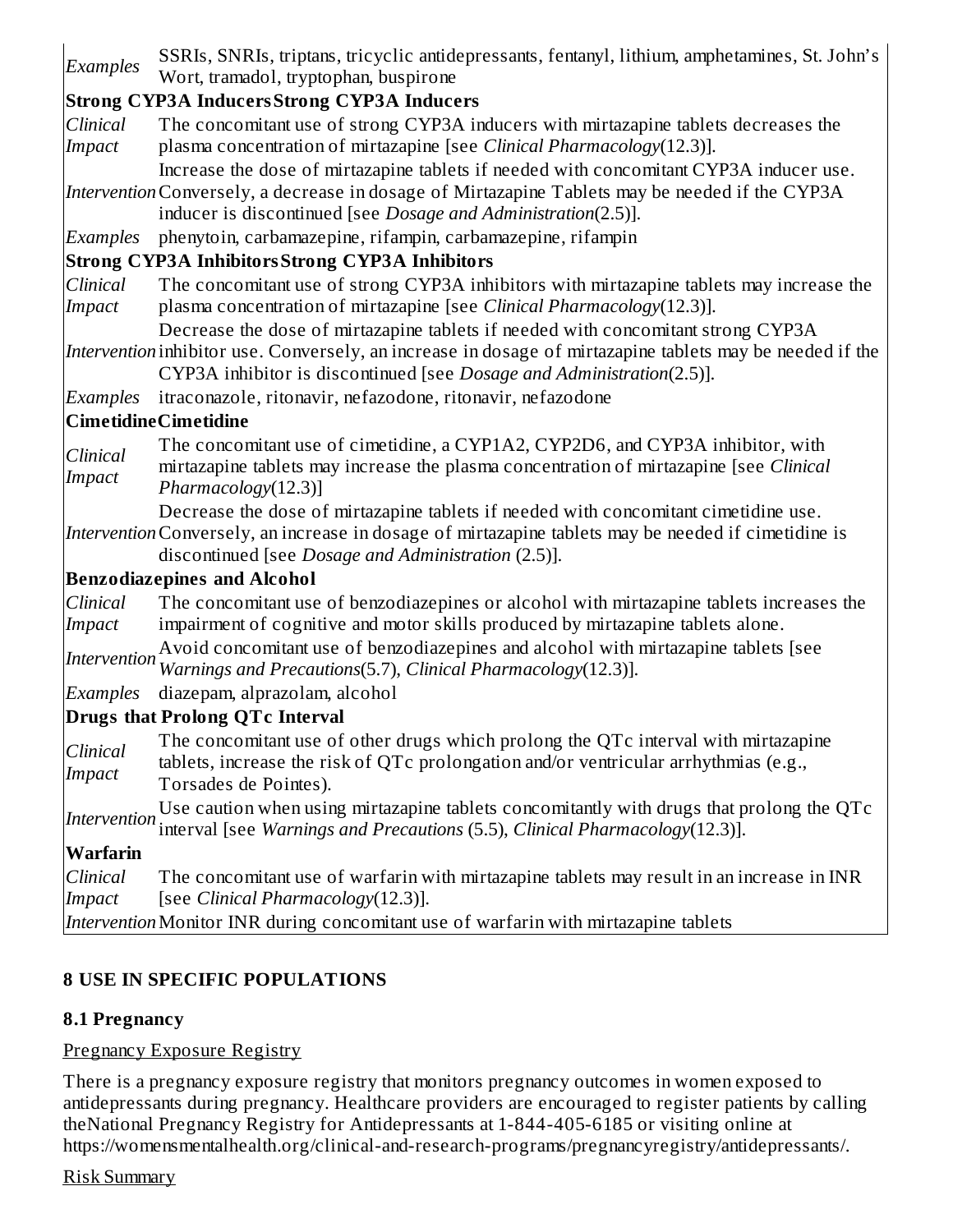Prolonged experience with mirtazapine in pregnant women, based on published observational studiesand postmarketing reports, has not reliably identified a drug-associated risk of major birth defects,miscarriage or adverse maternal or fetal outcomes. There are risks associated with untreated depressionin pregnancy (see Clinical Considerations).

In animal reproduction studies, oral administration of mirtazapine to pregnant rats and rabbits during theperiod of organogenesis revealed no evidence of teratogenic effects up to 20 and 17 times the maximum recommended human dose (MRHD) of 45 mg, respectively, based on mg/m2 body surface area.However, in rats, there was an increase in post implantation loss at 20 times the MRHD based on mg/m2body surface area. Oral administration of mirtazapine to pregnant rats during pregnancy and lactation resulted in an increase in pup deaths and a decrease in pup birth weights at doses 20 times the MRHDbased on mg/m2 body surface area (see Data).

The estimated background risk of major birth defects and miscarriage for the indicated population is unknown. All pregnancies have a background risk of birth defect, loss, or other adverse outcomes. In the U.S. general population, the estimated background risk of major birth defects and miscarriage in clinically recognized pregnancies is 2 to 4% and 15 to 20% , respectively.

Clinical Considerations

Disease-Associated Maternal and/or Embryo/Fetal Risk

Women who discontinue antidepressants during pregnancy are more likely to experience a relapse ofmajor depression than women who continue antidepressants. This finding is from a prospective,longitudinal study that followed 201 pregnant women with a history of major depressive disorder whowere euthymic and taking antidepressants at the beginning of pregnancy. Consider the risk of untreateddepression when discontinuing or changing treatment with antidepressant medication during pregnancyand postpartum.

### **Data**

### *Animal Data*

Mirtazapine was administered orally to pregnant rats and rabbits during the period of organogenesis atdoses of 2.5, 15, and 100 mg/kg/day and 2.5, 10, and 40 mg/kg/day, respectively, which are up to 20 and17 times the maximum recommended human dose (MRHD) of 45 mg based on mg/m2 body surface area,respectively. No evidence of teratogenic effects was observed. However, in rats, there was an increase inpost implantation loss in dams treated with mirtazapine at 100 mg/kg/day which is 20 times the MRHDbased on mg/m2 body surface area. Oral administration of mirtazapine at doses of 2.5, 15, and 100mg/kg/day to pregnant rats during pregnancy and lactation resulted in an increase in pup deaths duringthe first 3 days of lactation and a decrease in pup birth weights at 20 times the MRHD based on mg/m2body surface area. The cause of these deaths is not known. The no effect dose level is 3 times theMRHD based on mg/m2 body surface area.

### **8.2 Lactation**

#### Risk Summary

Data from published literature report the presence of mirtazapine in human milk at low levels with relativeinfant doses for mirtazapine ranging between 0.6 and 2.8% of the maternal weight-adjusted dose (seeData). No adverse effects on the breastfed infant have been reported in most cases of maternal use ofData). No adverse effects on the breastfed infant have been reported in most cases of maternal use ofmirtazapine. There are no data on the effects of mirtazapine on milk production.

The developmental and health benefits of breastfeeding should be considered along with the mother's clinical need for mirtazapine and any potential adverse effects on the breastfed infant from mirtazapine or from the underlying maternal condition.

Data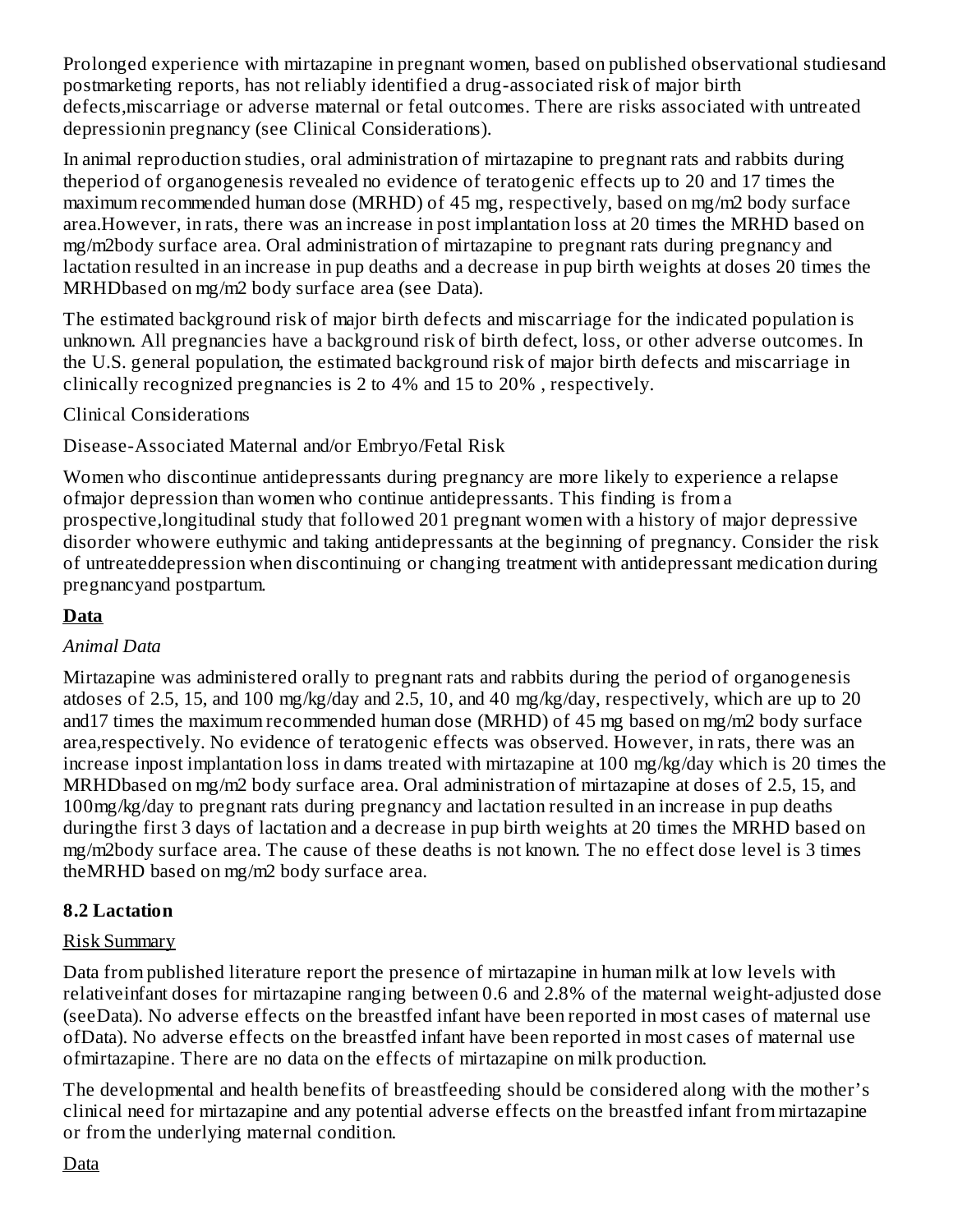In a published pooled analysis of 8 breastfeeding mother-infant pairs, the mean (min, max) total relativeinfant doses for mirtazapine and its desmethyl metabolite were 1.5% (0.6%, 2.8%) and 0.4%  $(0.1\%, 0.7\%)$  of the maternal weight-adjusted dose (median (min, max) dose of 38 mg (30 mg, 120 mg),respectively). No adverse drug effects were reported for any of the infants.

### **8.4 Pediatric Us e**

The safety and effectiveness of mirtazapine tablets have not been established in pediatric patients with MDD. Two placebo-controlled trials in 258 pediatric patients with MDD have been conducted with mirtazapine tablets, and the data were insufficient to establish the safety and effectiveness of mirtazapine tablets in pediatric patients with MDD.

Antidepressants increased the risk of suicidal thoughts and behaviors in pediatric patients [see Boxed *Warning and Warnings and Precautions*(5.1)].

In an 8-week-long clinical trial in pediatric patients receiving doses between 15 to 45 mg per day, 49% of mirtazapine tablets-treated patients had a weight gain of at least 7%, compared to 5.7% of placebotreated patients. The mean increase in weight was 4 kg (2 kg SD) for mirtazapine tablets-treated patients versus 1 kg (2 kg SD) for placebo-treated patients [see *Warnings and Precautions* (5.6)].

## **8.5 Geriatric Us e**

Approximately 190 patients ≥65 years of age participated in clinical studies with mirtazapine tablets. Mirtazapine tablets are known to be substantially excreted by the kidney (75%), and the risk of decreased clearance of this drug is greater in patients with impaired renal function. Pharmacokinetic studies revealed a decreased clearance of mirtazapine in the elderly [see *Clinical Pharmacology*(12.3)]

Sedating drugs, including mirtazapine tablets, may cause confusion and over-sedation in the elderly. Elderly patients may be at greater risk of developing hyponatremia. Caution is indicated when administering mirtazapine tablets to elderly patients [see *Warnings and Precautions*(5.11), (5.14) and *Clinical Pharmacology*(12.3)]. In general, dose selection for an elderly patient should be conservative, usually starting at the low end of the dosing range, reflecting the greater frequency of decreased hepatic, renal, or cardiac function, and of concomitant disease or other drug therapy.

## **8.6 Renal or Hepatic Impairment**

The clearance of mirtazapine is reduced in patients with moderate to severe renal or hepatic impairment. Consequently, plasma mirtazapine levels may be increased in these patient groups, compared to levels observed in patients without renal or hepatic impairment. Dosage decrease may be necessary when administering mirtazapine tablets to patients with moderate to severe renal or hepatic impairment [see *Warnings and Precautions* (5.12), *Use in Specific Populations*(8.5), and *Clinical Pharmacology*(12.3)].

## **10 OVERDOSAGE**

### Human Experience

In premarketing clinical studies, there were reports of mirtazapine tablets overdose alone or in combination with other pharmacological agents. Signs and symptoms reported in association with overdose included disorientation, drowsiness, impaired memory, and tachycardia.

Based on postmarketing reports, serious outcomes (including fatalities) may occur at dosages higher than the recommended doses, especially with mixed overdoses. In these cases, QT prolongation andTorsades de Pointes have also been reported [see *Warnings and Precautions*(5.5), *Adverse Reactions*(6.2), and *Drug Interactions*(7)].

### Overdose Management

No specific antidotes for mirtazapine are known.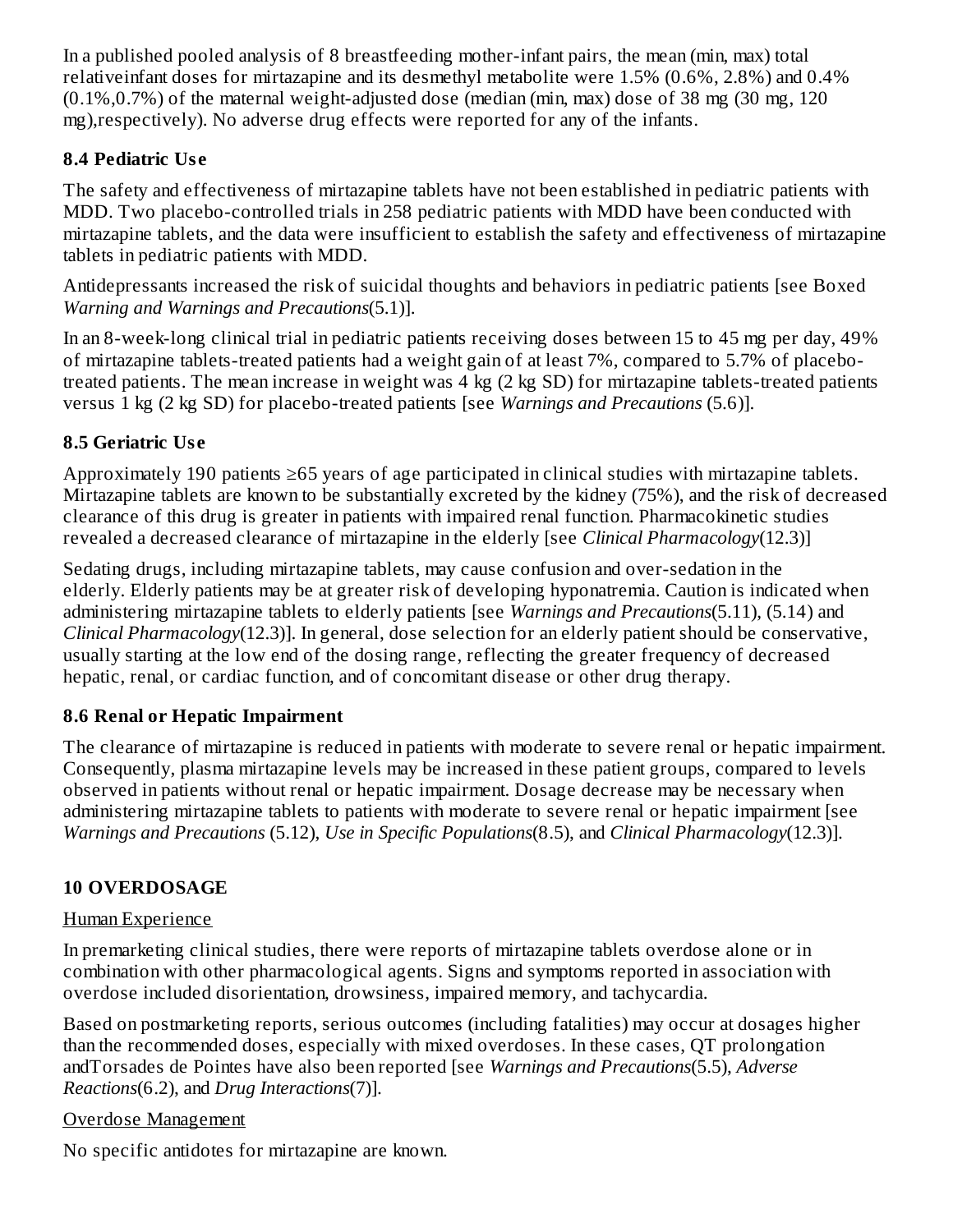Contact Poison Control (1-800-222-1222) for the latest recommendations.

### **11 DESCRIPTION**

Mirtazapine tablets contain mirtazapine. Mirtazapine has a tetracyclic chemical structure and belongs to the piperazino-azepine group of compounds. It is designated 1,2,3,4,10,14b-hexahydro-2 methylpyrazino [2,1-a] pyrido [2,3-c][2] benzazepine and has the empirical formula of C17H19N3. Its molecular weight is 265.35. The structural formula is the following and it is the racemic mixture:



Mirtazapine is a white to creamy white crystalline powder which is practically insoluble in water.

Mirtazapine tablets are available for oral administration as scored film-coated tablets containing 15 or 30 mg of mirtazapine. Each tablet contains the following inactive ingredients: croscarmellose sodium, hydroxypropyl cellulose, hypromellose, lactose monohydrate, magnesium stearate, microcrystalline cellulose, polyethylene glycol and titanium dioxide. In addition, mirtazapine tablets, USP 15 mg and 30 mg contains iron oxide yellow and mirtazapine tablets, USP 30 mg contains iron oxide red

## **12 CLINICAL PHARMACOLOGY**

### **12.1 Mechanism of Action**

The mechanism of action of mirtazapine for the treatment of major depressive disorder, is unclear. However, its efficacy could be mediated through its activity as an antagonist at central presynaptic  $\alpha$ 2adrenergic inhibitory auto-receptors and heteroreceptors and enhancing central noradrenergic and serotonergic activity.

### **12.2 Pharmacodynamics**

In preclinical studies, mirtazapine acts as an antagonist at α2-adrenergic inhibitory auto-receptors and heteroreceptors and as an antagonist at serotonin 5-HT2 and 5-HT3 receptors. Mirtazapine has no significant affinity for the 5-HT1A and 5-HT1B receptors.

Mirtazapine also acts as an antagonist of histamine (H1) receptors, peripheral α1-adrenergic receptors, and muscarinic receptors. Actions at these receptors may explain some of the other clinical effects of mirtazapine (e.g., its prominent somnolent effects and orthostatic hypotension may be explained by its inhibition of histamine (H1) receptors and peripheral  $\alpha$ 1-adrenergic receptors, respectively).

### Cardiac Electrophysiology

The effect of mirtazapine tablets on QTc interval was assessed in healthy subjects. At a dose of 75 mg (1.67 times the maximum recommended dosage), mirtazapine tablets do not prolong the QTc interval to a clinically meaningful extent.

### **12.3 Pharmacokinetics**

Plasma levels of mirtazapine are linearly related to dose over a dose range of 15 to 80 mg (1.78 times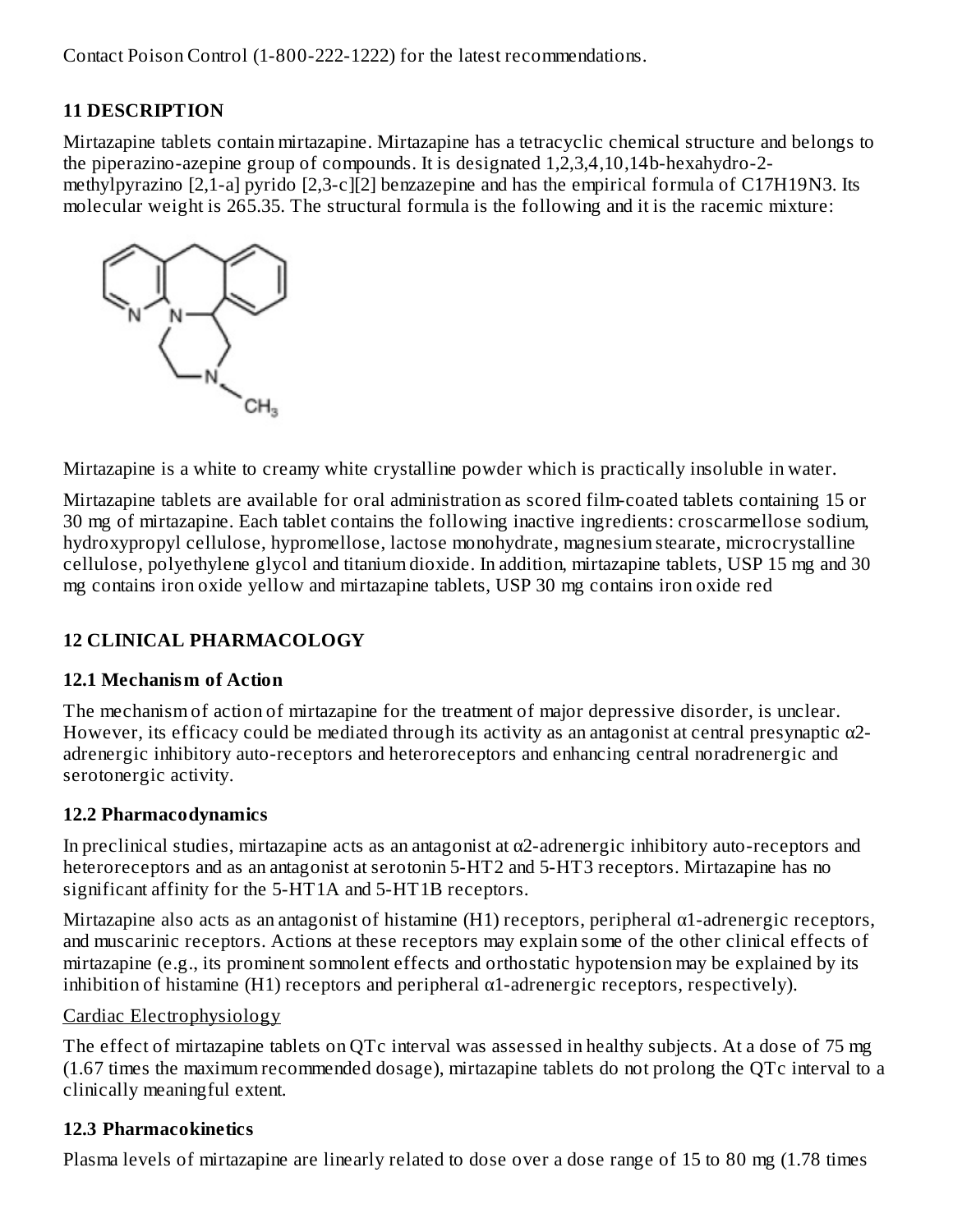the maximum recommended dose). Steady state plasma levels of mirtazapine are attained within 5 days, with about 50% accumulation (accumulation ratio=1.5). The (-) enantiomer has an elimination half-life that is approximately twice as long as the (+) enantiomer and therefore achieves plasma levels that are about 3 times as high as that of the (+) enantiomer.

### Absorbtion

Mirtazapine has an absolute bioavailability of about 50% following oral administration. Peak plasma concentrations of mirtazapine are reached within about 2 hours post dose.0% following oral administration. Peak plasma concentrations of mirtazapine are reached within about 2 hours post dose.

### Food Effect

The presence of food in the stomach has a minimal effect on both the rate and extent of absorption.

### Distribution

Mirtazapine is approximately 85% bound to plasma proteins over a concentration range of 0.01 to10 mcg/mL.

### Elimination

Mirtazapine has a half-life of about 20 to 40 hours following oral administration of mirtazapine tablets life of about 20 to 40 hours following oral administration of mirtazapine tablets

### *Metabolism*

Mirtazapine is extensively metabolized after oral administration. Major pathways of bio-transformation are demethylation and hydroxylation followed by glucuronide conjugation. In vitro data from human liver microsomes indicate that CYP2D6 and CYP1A2 are involved in the formation of the 8-hydroxy metabolite of mirtazapine, whereas CYP3A is considered to be responsible for the formation of the Ndesmethyl and N-oxide metabolite. Several unconjugated metabolites possess pharmacological activity but are presentin the plasma at very low levels.

#### *Excretion*

Mirtazapine and its metabolites are eliminated predominantly (75%) via urine with 15% in feces..

### Specific Populations

### *Geriatric Patients*

Following oral administration of mirtazapine tablets 20 mg/day for 7 days to subjects of varying ages (range 25 to 74 years old), oral clearance of mirtazapine was reduced in the elderly compared to the younger subjects. The clearance in elderly males was 40% lower compared to younger males, while the clearance was 10% lower in elderly females compared to younger females [see Warnings and Precautions (5.14), Use in Specific Populations (8.5)]

### *Male and Female Patients*

The mean elimination half-life of mirtazapine after oral administration ranges from approximately 20 to 40 hours across age and gender subgroups, with females of all ages exhibiting significantly longer elimination half-lives than males (mean half-life of 37 hours for females vs. 26 hours for males).

### *Race*

There have been no clinical studies to evaluate the effect of race on the pharmacokinetics of mirtazapine tablets.

### *Patients with Renal Impairment*

When compared to subjects with normal renal function, total body clearance of mirtazapine was reduced approximately 30% in renal impaired patients with GFR=11–39 mL/min/1.73 m2 and approximately 50%in renal impaired patients with GFR=<10 mL/min/1.73 m2) [see *Warnings and Precautions* (5.14),*Use*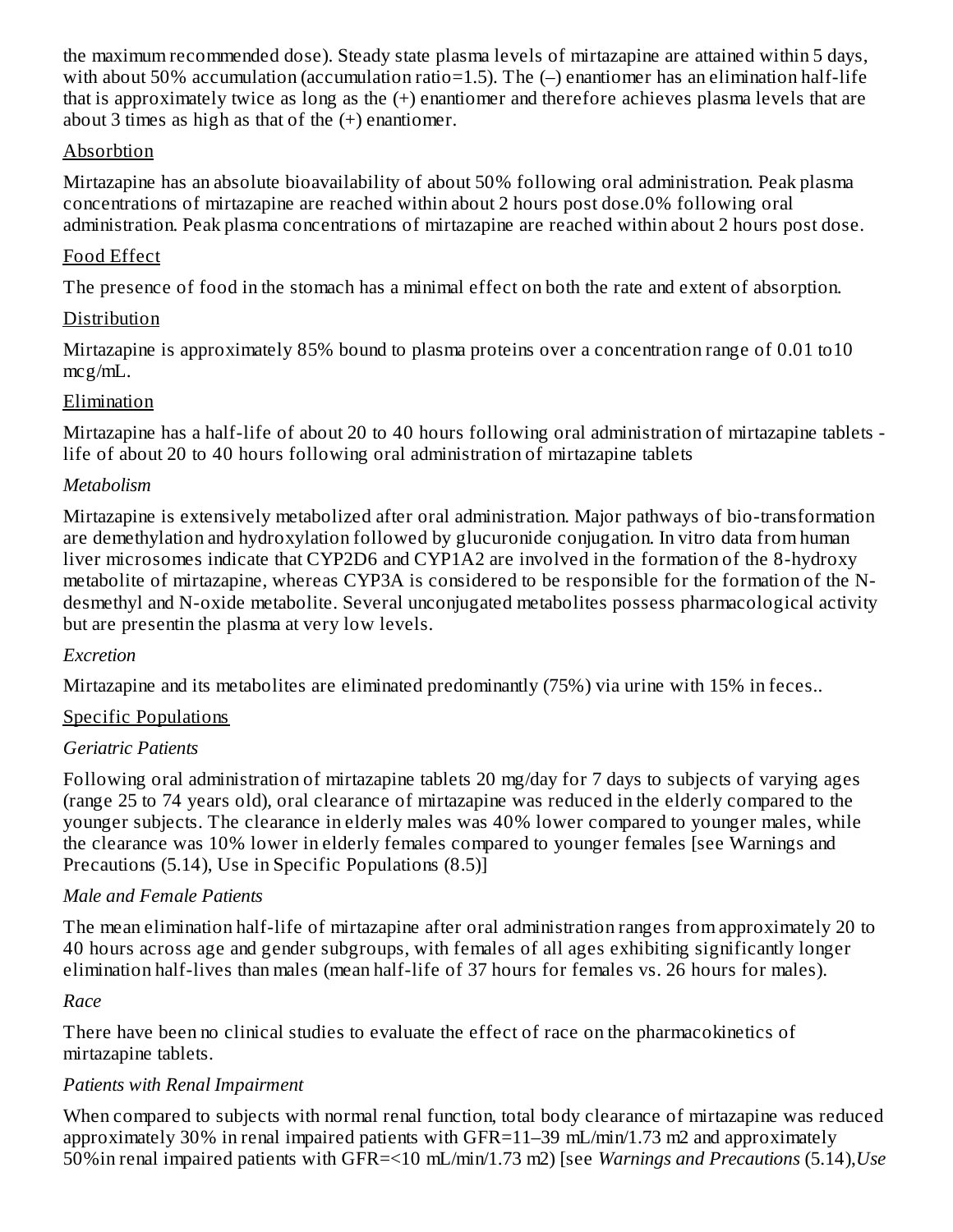### *in Specific Populations*(8.6)].

### *Patients with Hepatic Impairment*

Following a single 15-mg oral dose of mirtazapine tablets, the oral clearance of mirtazapine in patients with hepatic impairment was decreased by approximately 30%, compared to subjects with normal hepatic function [see *Warnings and Precautions* (5.12, 5.14), *Use in Specific Populations*(8.6)].

#### Drug Interactions Studies

### *Warfarin*

Mirtazapine (30 mg daily) at steady state caused a statistically significant increase (0.2) in theInternational Normalized Ratio (INR) in subjects treated with warfarin [see *Drug Interactions* (7)].

### *QTc-Prolonging Drugs*

The risk of QT prolongation and/or ventricular arrhythmias (e.g., Torsades de Pointes) may be increased with concomitant use of medicines which prolong the QTc interval (e.g., some antipsychotics and antibiotics) and in mirtazapine overdose [see *Warnings and Precautions*(5.5), *Adverse Reactions*(6.1,6.2), *Drug Interactions* (7), and *Overdosage*(10)].

#### *Phenytoin*

In healthy male subjects (n=18), phenytoin (200 mg daily, at steady state) increased mirtazapine (30 mg daily, at steady state) clearance about 2-fold, resulting in a decrease in average plasma mirtazapine concentrations of 45% [see *Drug Interactions*(7)]. Mirtazapine did not significantly affect the pharmacokinetics of phenytoin.

#### *Carbamazepine*

In healthy male subjects (n=24), carbamazepine (400 mg twice a day, at steady state) increased mirtazapine (15 mg twice a day, at steady state) clearance about 2-fold, resulting in a decrease in average plasma mirtazapine concentrations of 60% [see *Drug Interactions*(7)].

### *Cimetidine*

In healthy male subjects (n=12), when cimetidine, a weak inhibitor of CYP1A2, CYP2D6, and CYP3A4, given at 800 mg b.i.d. at steady state was coadministered with mirtazapine (30 mg daily) at steady state, the Area Under the Curve (AUC) of mirtazapine increased more than 50% [see *Drug Interactions*(7)]. Mirtazapine did not cause relevant changes in the pharmacokinetics of cimetidine.

#### *Ketoconazole*

In healthy male Caucasian subjects (n=24), coadministration of the strong CYP3A4 inhibitor ketoconazole (200 mg b.i.d. for 6.5 days) increased the peak plasma levels and the AUC of a single 30 mg dose of mirtazapine by approximately 40% and 50%, respectively [see *Drug Interactions*(7)].

### *Amitriptyline*

In healthy, CYP2D6 extensive metabolizer patients (n=32), amitriptyline (75 mg daily), at steady state, did not cause relevant changes to the pharmacokinetics of steady state mirtazapine (30 mg daily); mirtazapine also did not cause relevant changes to the pharmacokinetics of amitriptyline.

#### *Paroxetine*

In healthy CYP2D6 extensive metabolizer subjects (n=24), mirtazapine (30 mg/day), at steady state, did not cause relevant changes in the pharmacokinetics of steady state paroxetine (40 mg/day), a CYP2D6 inhibitor.

### *Lithium*

No relevant clinical effects or significant changes in pharmacokinetics have been observed in healthy male subjects on concurrent treatment with lithium 600 mg/day for 10 days at steady state and a single30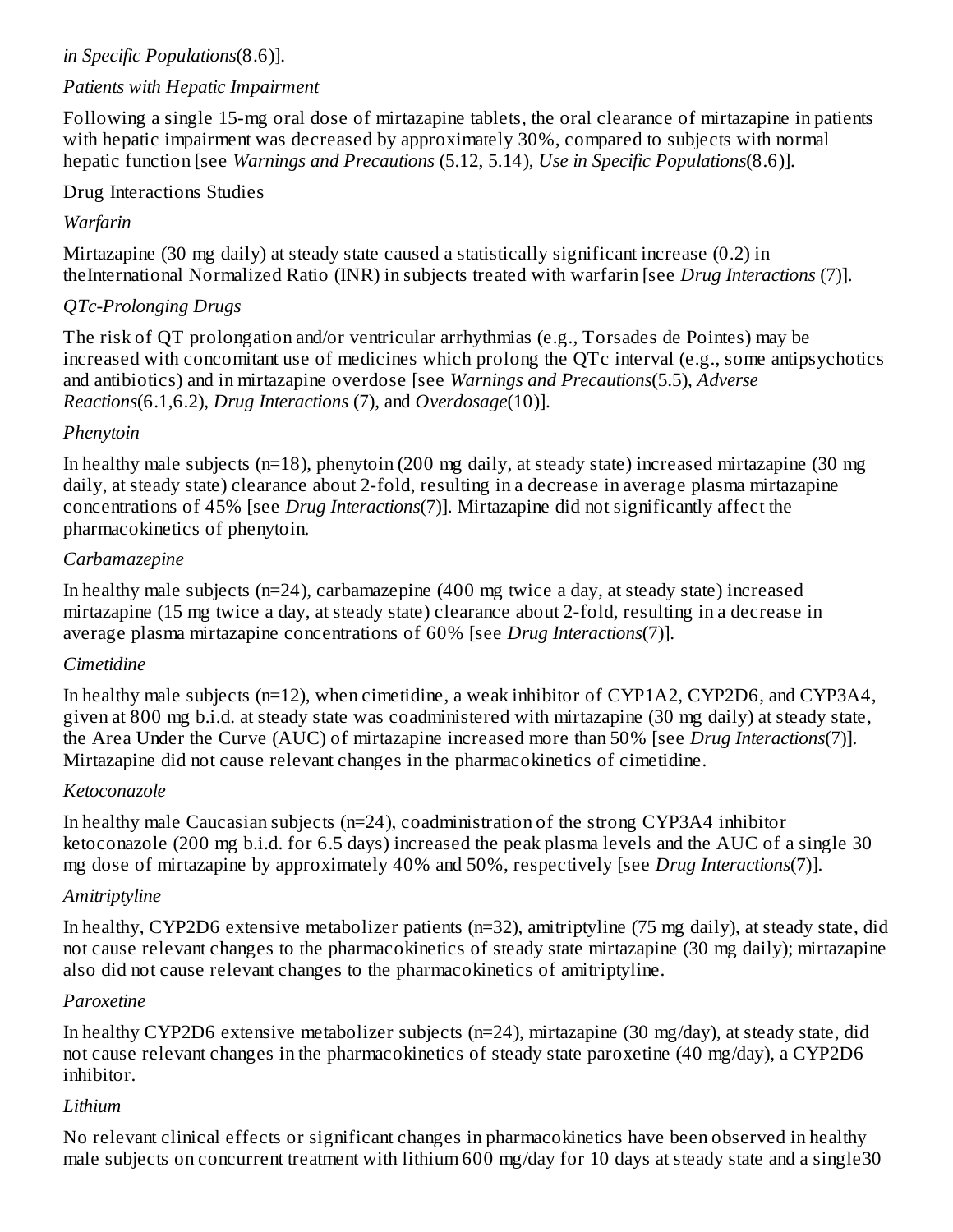mg dose of mirtazapine. The effects of higher doses of lithium on the pharmacokinetics of mirtazapine are unknown.

### *Risperidone*

Mirtazapine (30 mg daily) at steady state did not influence the pharmacokinetics of risperidone (up to3 mg twice a day) in subjects (n=6) in need of treatment with an antipsychotic and antidepressant drug.

### *Alcohol*

Concomitant administration of alcohol (equivalent to 60 g) had a minimal effect on plasma levels of mirtazapine (15 mg) in 6 healthy male subjects. However, the impairment of cognitive and motor skills produced by mirtazapine tablets were shown to be additive with those produced by alcohol.

### *Diazepam*

Concomitant administration of diazepam (15 mg) had a minimal effect on plasma levels of mirtazapine (15 mg) in 12 healthy subjects. However, the impairment of motor skills produced by mirtazapine tablets has been shown to be additive with those caused by diazepam.

## **13 NONCLINICAL TOXICOLOGY**

## **13.1 Carcinogenesis, Mutagenesis, Impairment of Fertility**

### **Carcinogenesis**

Carcinogenicity studies were conducted with mirtazapine given in the diet at doses of 2, 20, and200 mg/kg/day to mice and 2, 20, and 60 mg/kg/day to rats. The highest doses used are approximately20 and 12 times the maximum recommended human dose (MRHD) of 45 mg/day, based on body surface area (mg/m2) in mice and rats, respectively. There was an increased incidence of hepatocellular adenoma and carcinoma in male mice at the high dose. In rats, there was an increase in hepatocellular adenoma in females at the mid and high doses and in hepatocellular tumors and thyroid follicular adenoma/cystadenoma and carcinoma in males at the high dose.

### Mutagenesis

Mirtazapine was not mutagenic or clastogenic and did not induce general DNA damage as determined in several genotoxicity tests: Ames test, in vitro gene mutation assay in Chinese hamster V 79 cells, in vitro sister chromatid exchange assay in cultured rabbit lymphocytes, in vivo bone marrow micronucleus test in rats, and unscheduled DNA synthesis assay in HeLa cells.

### Impairment of Fertility

In a fertility study in rats, mirtazapine was given at doses up to 100 mg/kg [20 times the maximum recommended human dose (MRHD), based on body surface area (mg/m2)]. Mating and conception were not affected by the drug, but estrous cycling was disrupted at doses that were 3 or more times the MRHD, and pre-implantation losses occurred at 20 times the MRHD.

## **14 CLINICAL STUDIES**

The efficacy of mirtazapine tablets as a treatment for major depressive disorder was established in 4 placebo- controlled, 6-week trials in adult outpatients meeting DSM-III criteria for major depressive disorder. Patients were titrated with mirtazapine tablets from a dose range of 5 mg to 35 mg/day. The mean mirtazapine dose for patients who completed these 4 studies ranged from 21 to 32 mg/day. Overall, these studies demonstrated mirtazapine tablets to be superior to placebo on at least 3 of the following 4 measures: 21-Item Hamilton Depression Rating Scale (HDRS) total score; HDRS Depressed Mood Item; CGI Severity score; and Montgomery and Asberg Depression Rating Scale (MADRS). Superiority of mirtazapine tablets over placebo was also found for certain factors of the HDRS, including anxiety/somatization factor and sleep disturbance factor.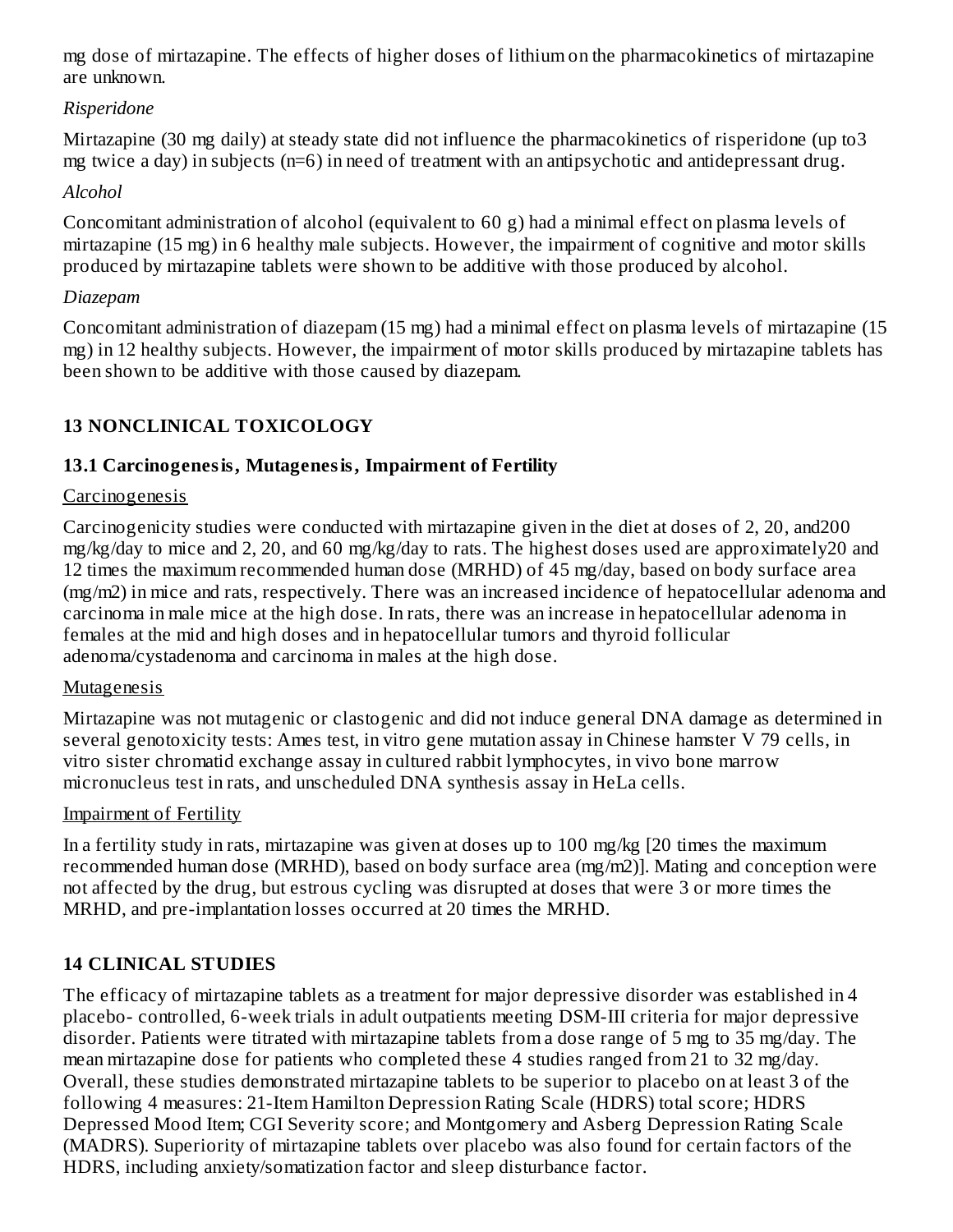Examination of age and gender subsets of the population did not reveal any differential responsiveness on the basis of these subgroupings.

In a longer-term study, patients meeting (DSM-IV) criteria for major depressive disorder who had responded during an initial 8 to 12 weeks of acute treatment on mirtazapine tablets were randomized to continuation of mirtazapine tablets or placebo for up to 40 weeks of observation for relapse. Response during the open phase was defined as having achieved a HAM-D 17 total score of ≤8 and a CGI-Improvement score of 1 or 2 at 2 consecutive visits beginning with week 6 of the 8 to 12 weeks in the open-label phase of the study. Relapse during the double-blind phase was determined by the individual investigators. Patients receiving continued mirtazapine tablets treatment experienced significantly lower relapse rates over the subsequent 40 weeks compared to those receiving placebo. This pattern was demonstrated in both male and female patients.

### **16 HOW SUPPLIED/STORAGE AND HANDLING**

Product: 53002-1712 NDC: 53002-1712-3 30 TABLET, FILM COATED in a BOTTLE NDC: 53002-1712-9 90 TABLET, FILM COATED in a BOTTLE

## **17 PATIENT COUNSELING INFORMATION**

Advise the patient to read the FDA-approved patient labeling (Medication Guide).

### Suicidal Thoughts and Behaviors

Advise patients and caregivers to look for the emergence of suicidality, especially early during treatment and when the dosage is adjusted up or down, and instruct them to report such symptoms to the healthcare provider [*see Boxed Warning and Warnings and Precautions* (5.1)].

### **Agranulocytosis**

Advise patients to contact their physician if they experience fever, chills, sore throat, mucous membrane ulceration, flu-like complaints, or other symptoms that might suggest infection [*see Warnings and Precautions* (5.2)].

### Serotonin Syndrome

Caution patients about the risk of serotonin syndrome, particularly with the concomitant use of mirtazapine tablets with other serotonergic drugs including triptans, tricyclic antidepressants, fentanyl, lithium, tramadol, tryptophan, buspirone, amphetamines, St. John's Wort, and with drugs that impair metabolism of serotonin (in particular, MAOIs, both those intended to treat psychiatric disorders and also others, such as linezolid). Advise patients to contact their healthcare provider or report to the emergency room if they experience signs or symptoms of serotonin syndrome [*see Dosage and Administration* (2.4), *Contraindications* (4), *Warnings and Precautions* (5.3), *Drug Interactions* (7)].

#### QT Prolongation and Torsades de Pointes

Inform patients to consult their physician immediately if they feel faint, lose consciousness, or have heart palpitations [*see Warnings and Precautions* (5.5), *Drug Interactions* (7), *Overdosage* (10)]. Advise patients to inform physicians that they are taking mirtazapine tablets before any new drug is taken.

### **Somnolence**

Advise patients that mirtazapine tablets may impair judgment, thinking, and particularly, motor skills, because of its prominent sedative effect. Caution patients about performing activities requiring mental alertness, such as operating hazardous machinery or operating a motor vehicle, until they are reasonably certain that mirtazapine tablets therapy does not adversely affect their ability to engage in such activities. [*see Warnings and Precautions* (5.7)].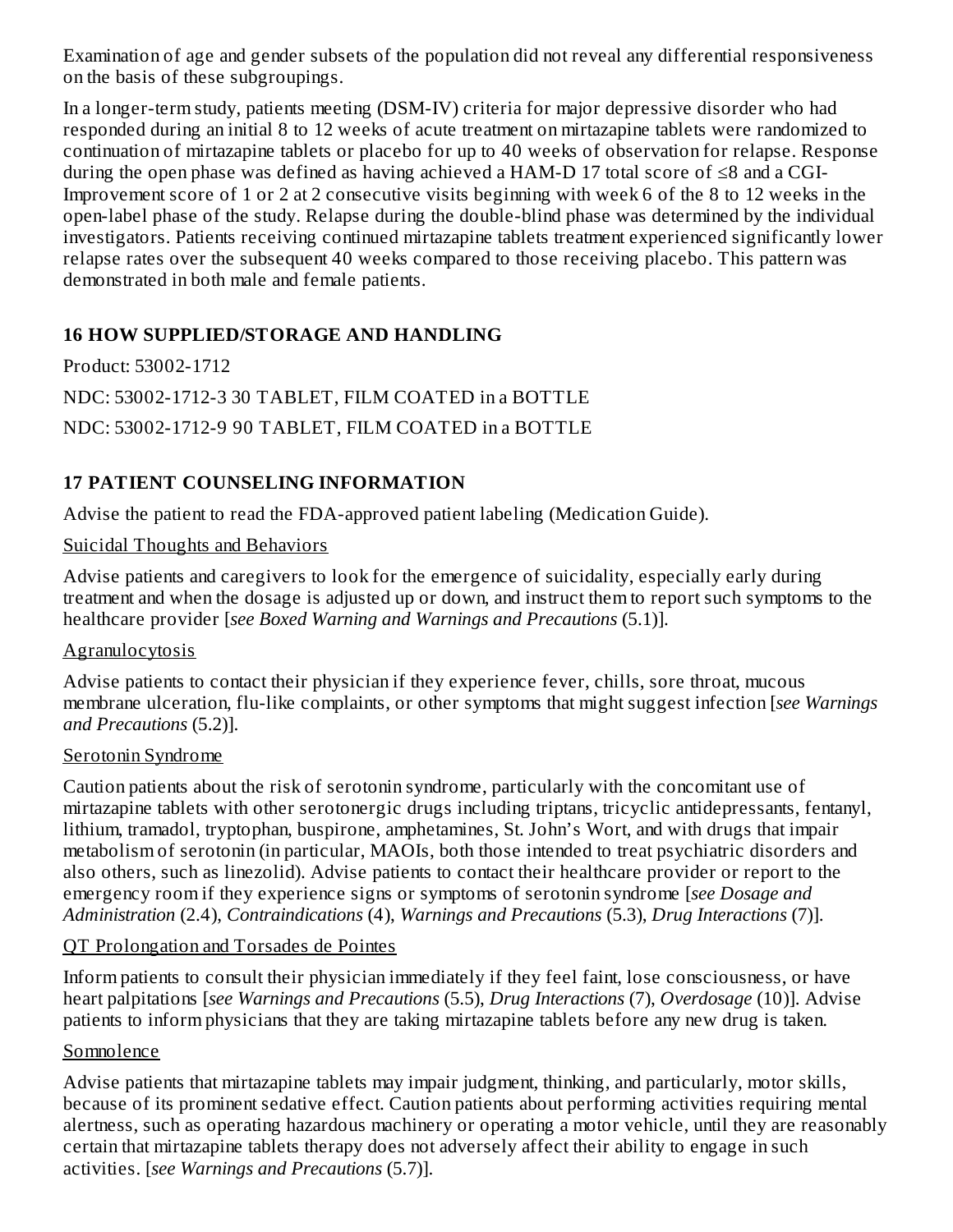### Alcohol

Advise patients to avoid alcohol while taking mirtazapine tablets [*see Warnings and Precautions* (5.7), *Drug Interactions* (7)].

#### Activation of Mania/Hypomania

Advise patients and their caregivers to observe for signs of activation of mania/hypomania and instruct them to report such symptoms to the healthcare provider [*see Warnings and Precautions* (5.8)].

#### Discontinuation Syndrome

Advise patients not to abruptly discontinue mirtazapine tablets and to discuss any tapering regimen with their healthcare provider. Adverse reactions can occur when mirtazapine tablets are discontinued [*see Dosage and Administration* (2.6), *Warnings and Precautions* (5.13)].

#### Allergic Reactions

Advise patients to notify their healthcare provider if they develop an allergic reaction such as rash, hives,swelling, or difficulty breathing [*see Contraindications* (4), *Adverse Reactions* (6.2)].

Pregnancy

- Advise patients to notify their physician if they become pregnant or intend to become pregnant during mirtazapine tablets therapy.
- Advise patients that there is a pregnancy exposure registry that monitors pregnancy outcomes in women exposed to mirtazapine tablets during pregnancy [*see Use in Specific Populations* (8.2)].

#### Lactation

Advise patients to notify their physician if they are breastfeeding an infant [*see Use in Specific Populations* (8.2)].

#### Angle-Closure Glaucoma

Patients should be advised that taking mirtazapine can cause mild pupillary dilation, which in susceptible individuals, can lead to an episode of angle-closure glaucoma. Pre-existing glaucoma is almost always open-angle glaucoma because angle-closure glaucoma, when diagnosed, can be treated definitively with iridectomy. Open-angle glaucoma is not a risk factor for angle-closure glaucoma. Patients may wish to be examined to determine whether they are susceptible to angle-closure, and have a prophylactic procedure (e.g., iridectomy), if they are susceptible [*see Warnings and Precautions* (5.4).]

#### **APOTEX INC.**

#### **MIRTAZAPINE TABLETS, USP**

#### **15 mg, 30 mg and 45 mg**

#### **Manufactured by:Manufactured for:**

Apotex Inc Apotex Corp. Toronto, Ontario Weston, Florida Canada M9l 1T9 33326

Revised November 2020

Rev 15

#### **MEDICATION GUIDE**

**Mirtazapine Tablets, USP** (mir taz' a peen)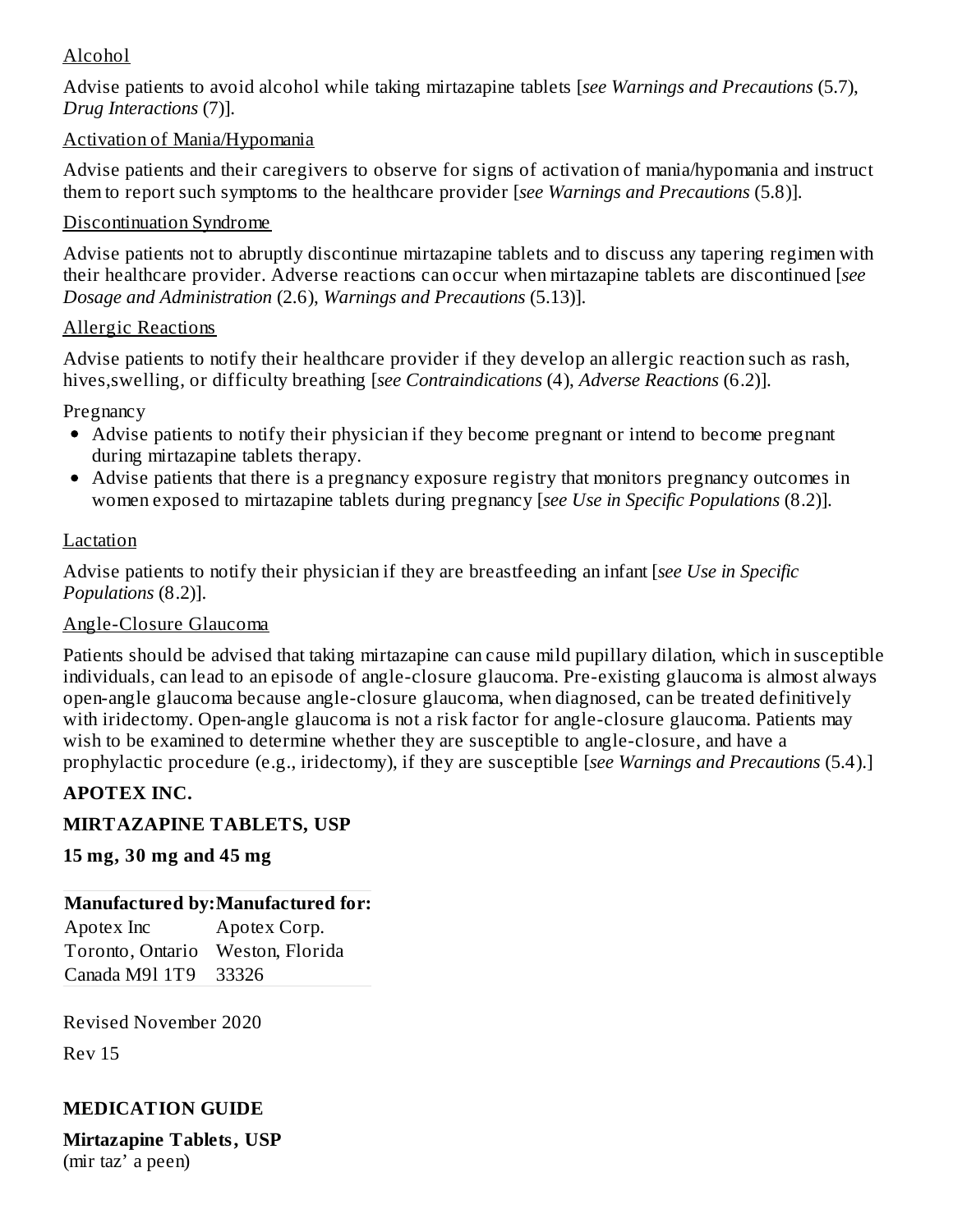**What is the most important information I should know about mirtazapine tablets? Mirtazapine tablets may caus e s erious side effects, including**:

• **Increas ed risk of suicidal thoughts or actions in some children and young adults.** Mirtazapine tablets, and other antidepressant medicines may increase suicidal thoughts or actions in some people24 years of age and younger, **especially within the first few months of treatment or when the dos e is changed. mirtazapine tablets are not for us e in children.**. mirtazapine tablets are not for use in children., especially within the first few months of treatment or when the dose is changed. mirtazapine tablets are not for use in children.. mirtazapine tablets are not for use in children.

o Depression or other serious mental illnesses are the most important causes of suicidal thoughts or actions.

### **How can I watch for and try to prevent suicidal thoughts and actions?**

o Pay close attention to any changes, especially sudden changes in mood, behavior, thoughts, or feelings, or if you develop suicidal thoughts or actions. This is very important when an antidepressant medicine is started or when the dose is changed.

o Call your healthcare provider right away to report new or sudden changes in mood, behavior, thoughts, or feelings., thoughts, or feelings.

o Keep all follow-up visits with your healthcare provider as scheduled. Call your healthcare provider between visits as needed, especially if you have concerns about symptoms.

#### **Call your healthcare provider or get emergency medical help right away if you or your family member have any of the following symptoms, especially if they are new, wors e, or worry you:, wors e, or worry you:**

- attempts to commit suicide
- acting aggressive, being angry or violent
- new or worse depression
- panic attacks
- new or worse irritability
- an extreme increase in activity or talking (mania)
- acting on dangerous impulses
- thoughts about suicide or dying
- new or worse anxiety
- feeling very agitated or restless
- trouble sleeping
- other unusual changes in behavior or mood

#### **What are mirtazapine tablets?**

Mirtazapine tablets are prescription medicines used to treat a certain type of depression called Major Depressive Disorder (MDD) in adults.

It is not known if mirtazapine tablets are safe and effective for use to treat MDD in children.

#### **Who should not take mirtazapine tablets? Do not take mirtazapine tablets if you:**

- take a Monoamine Oxidase Inhibitor (MAOI)
- have stopped taking an MAOI in the last 14 days
- are being treated with the antibiotic linezolid or intravenous methylene blue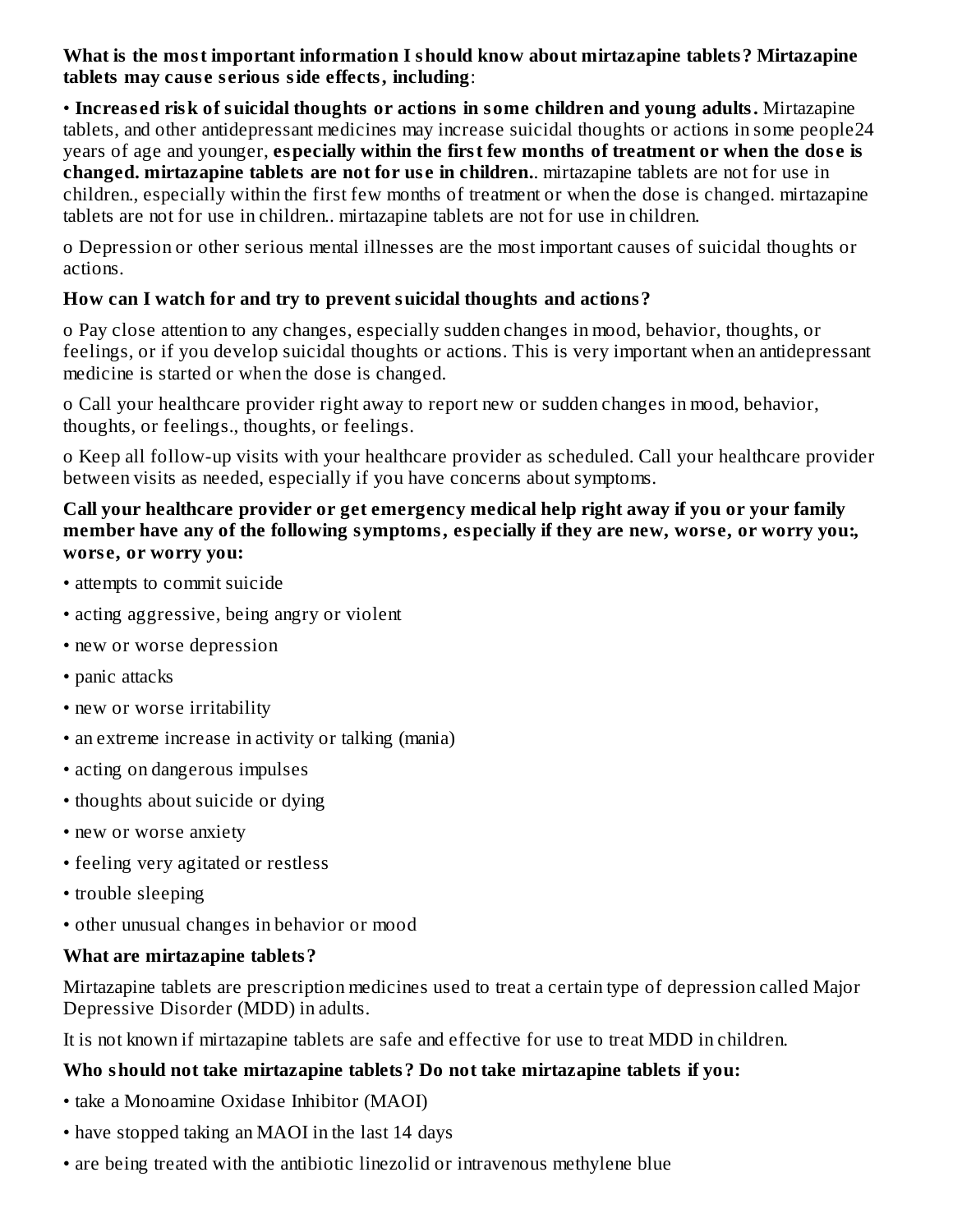• if you are allergic to mirtazapine or any of the ingredients in mirtazapine tablets. See the end of thisMedication Guide for a complete list of ingredients in mirtazapine tablets

Ask your healthcare provider or pharmacist if you are not sure if you take an MAOI, including the antibiotic linezolid or intravenous methylene blue.

#### **Do not start taking an MAOI for at least 14 days after you stop treatment with mirtazapine tablets. Before taking mirtazapine tablets, tell your healthcare provider about all your medical conditions, including if you:**

- have a history of suicide or depression
- have a history or family history of bipolar disorder, mania or hypomania, mania or hypomania
- have a low white blood cell count
- have glaucoma (high pressure in the eye)
- have or had heart problems or stroke
- have an abnormal heart beat called QT prolongation or a family history of QT prolongation
- have seizures
- have high cholesterol or triglyceride levels
- have low sodium levels in your blood
- have or had kidney or liver problems
- have low blood pressure

• are pregnant or plan to become pregnant. It is not known if mirtazapine tablets will harm your unborn baby.

• Talk to your healthcare provider if you become pregnant or think you may be pregnant during treatment with mirtazapine tablets.

• If you become pregnant while taking mirtazapine tablets, talk to your healthcare provider about registering with the National Pregnancy Registry for Antidepressants. You can register by calling 1- 844-405-6185 or visiting online at http://womensmentalhealth.org/clinical-and-researchprograms/pregnancyregistry/antidepressants/. The purpose of this registry is to monitor the pregnancy outcomes in women who have been treated with mirtazapine tablets at any time during pregnancy.

• are breastfeeding or plan to breastfeed. Mirtazapine may pass into your breast milk. Talk to your healthcare provider about the best way to feed your baby during treatment with mirtazapine tablets.

**Tell your healthcare provider about all the medicines you take, i**ncluding prescription and over-thecounter medicines, vitamins, and herbal supplements**.**

Mirtazapine tablets and other medicines may affect each other causing possible serious side effects.

Mirtazapine tablets may affect the way other medicines work and other medicines may affect the way mirtazapine tablets work.

## **Especially tell your healthcare provider if you take:**

- MAOIs
- medicines to treat migraine headaches known as triptans
- tricyclic antidepressants
- fentanyl
- lithium
- tramadol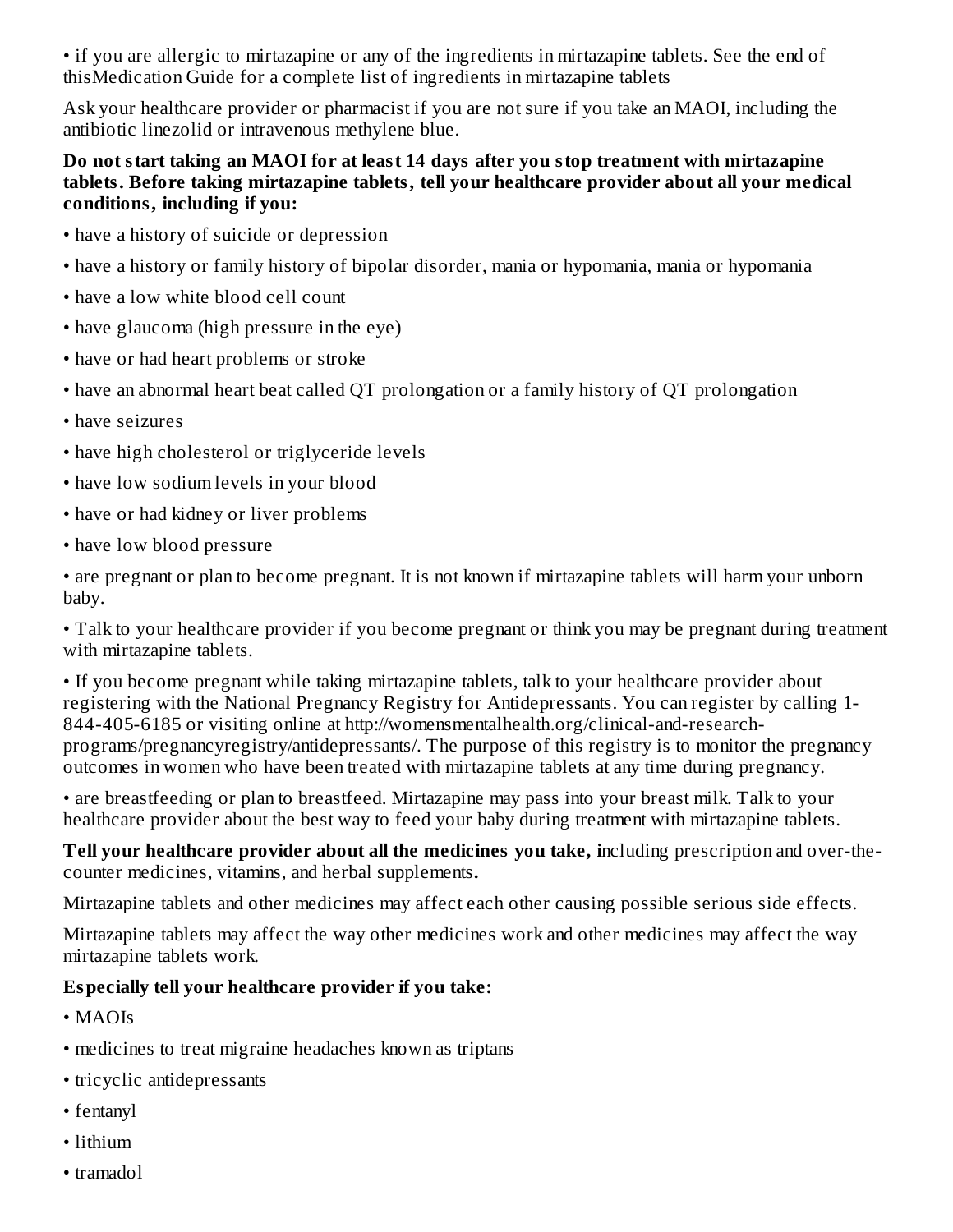- tryptophan
- buspirone
- amphetamines
- benzodiazepines
- St. John's Wort

• medicines used to treat mood, anxiety, psychotic or thought disorders, including selective serotonin reuptake inhibitors (SSRIs) and serotonin norepinephrine reuptake inhibitors (SNRIs), psychotic or thought disorders, including selective serotonin reuptake inhibitors (SSRIs) and serotonin norepinephrine reuptake inhibitors (SNRIs)

• medicines that may affect your heart rhythm (such as certain antibiotics and some antipsychotics)

Ask your healthcare provider if you are not sure if you are taking any of these medicines. Your healthcare provider can tell you if it is safe to take mirtazapine tablets with your other medicines.

Do not start or stop any other medicines during treatment with mirtazapine tablets without talking to your healthcare provider first. Stopping mirtazapine tablets suddenly may cause you to have serious side effects.

## **"What are the possible side effects of mirtazapine tablets?"**

Know the medicines you take. Keep a list of them to show to your healthcare provider and pharmacist when you get a new medicine.

## **How should I take mirtazapine tablets?**

• Take mirtazapine tablets exactly as your healthcare provider tells you to. Do not change your dose or stop taking mirtazapine tablets without first talking to your healthcare provider..

• Your healthcare provider may need to change the dose of mirtazapine tablets until it is the right dose for you

• Take mirtazapine tablets 1 time each day, preferably in the evening at bedtime

• If you take too much mirtazapine tablets call your healthcare provider or poison control center at 1- 800-222-1222 right away or go to the nearest hospital emergency room.

## **What should I avoid while taking mirtazapine tablets?**

• Do not drive, operate heavy machinery, or do other dangerous activities until you know how mirtazapine tablets affects you. , or do other dangerous activities until you know how mirtazapine tablets affects you. Mirtazapine tablets can cause sleepiness or may affect your ability to make decisions, think clearly, or react quickly., think clearly, or react quickly.

• Avoid drinking alcohol during treatment with mirtazapine tablets.

• Avoid taking medicines used to treat anxiety, insomnia, and seizures, called benzodiazepines, during treatment with mirtazapine tablets. Ask your healthcare provider if you are not sure if you take one of these medicines.

## **What are the possible side effects of mirtazapine tablets?**

## **Mirtazapine tablets may caus e s erious side effects, including:**

• See, **"What is the most important information I should know about mirtazapine?"**

• **Low white blood cell count.** Tell your healthcare provider right away if you develop any signs or symptoms of a low white blood cell count, including:

ο Fever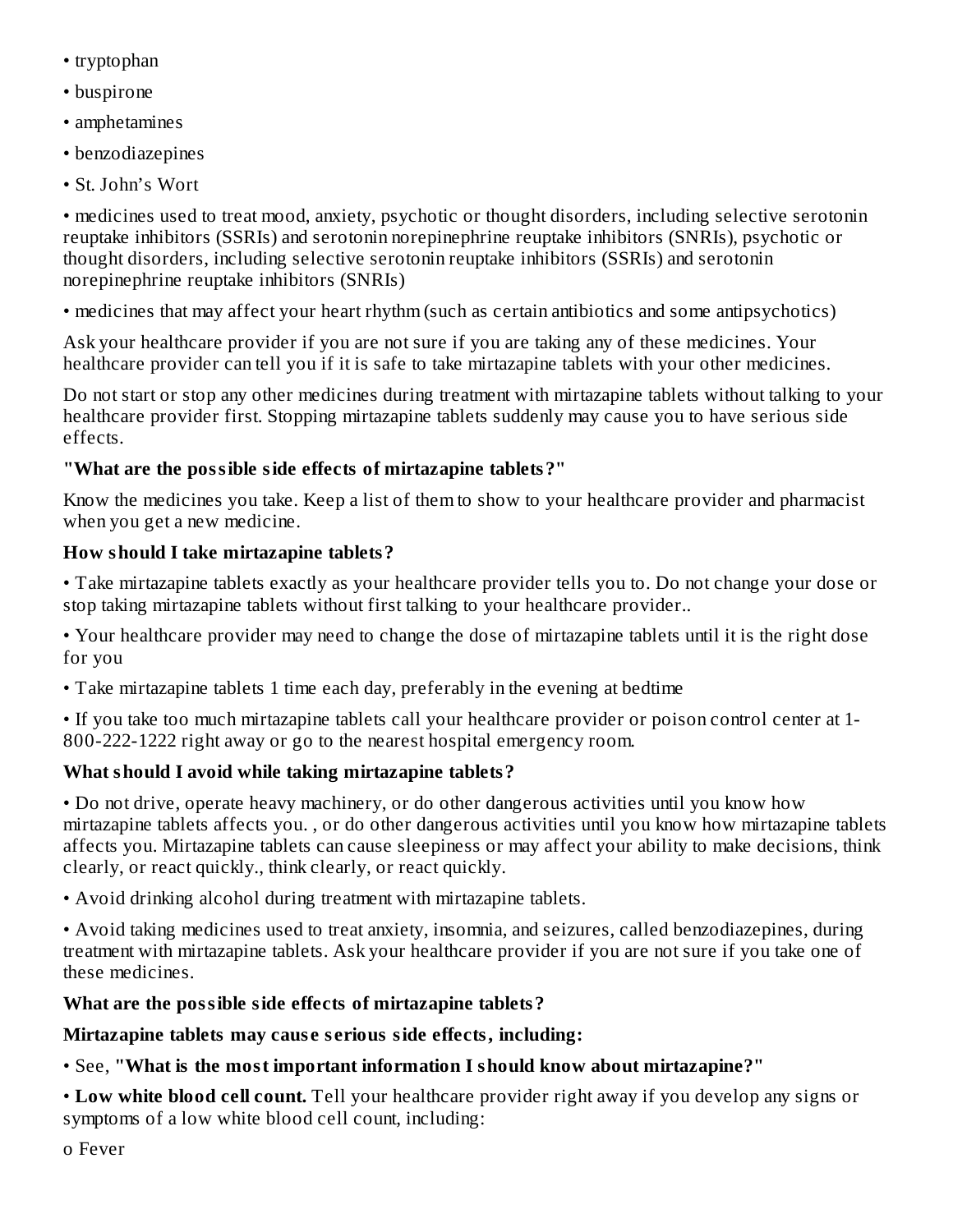ο Sore Throat

ο Flu-like symptoms

ο chills

ο mouth and nose sores

ο infections

• **Serotonin syndrome. A potentially life**A potentially life-threatening problem called serotonin syndrome can happen when you takemirtazapine tablets with certain other medicines. See, **"Who should not take mirtazapine tablets?"** Stop taking mirtazapine tablets and call your healthcare provider or go to the nearest hospital emergency room right away if you have any of the following signs and symptoms of serotonin syndrome:

- ο Agitation
- ο Confusion
- ο Fast heart beat
- ο Dizziness

ο Flushing

ο tremors, stiff muscles, or muscle twitching

ο Seizures

ο seeing or hearing things that are not real (hallucinations)

ο coma

ο blood pressure changes

ο sweating

- ο high body temperature (hyperthermia)
- ο loss of coordination nausea,
- ο vomiting, diarrhea

• **Eye problems (angle-closure glaucoma).** Mirtazapine tablets may cause a certain type of eye problem called angle-closure glaucoma. Call your healthcare provider if you have eye pain, changes in your vision, or swelling or redness in or around the eye. Only some people are at risk for these problems.You may want to undergo an eye examination to see if you are at risk and receive preventative treatment if you are.

- **Heart rhythm problems.**
- **Increas ed appetite and weight gain.**
- **Sleepiness.** See,**"What should I avoid while taking mirtazapine tablets?"**

**• Mania or hypomania (manic episodes)** in people who have a history of bipolar disorder**.** Symptoms may include:

ο greatly increased energy

ο racing thoughts

ο unusually grand ideas

- ο talking more or faster than usual
- ο severe trouble sleeping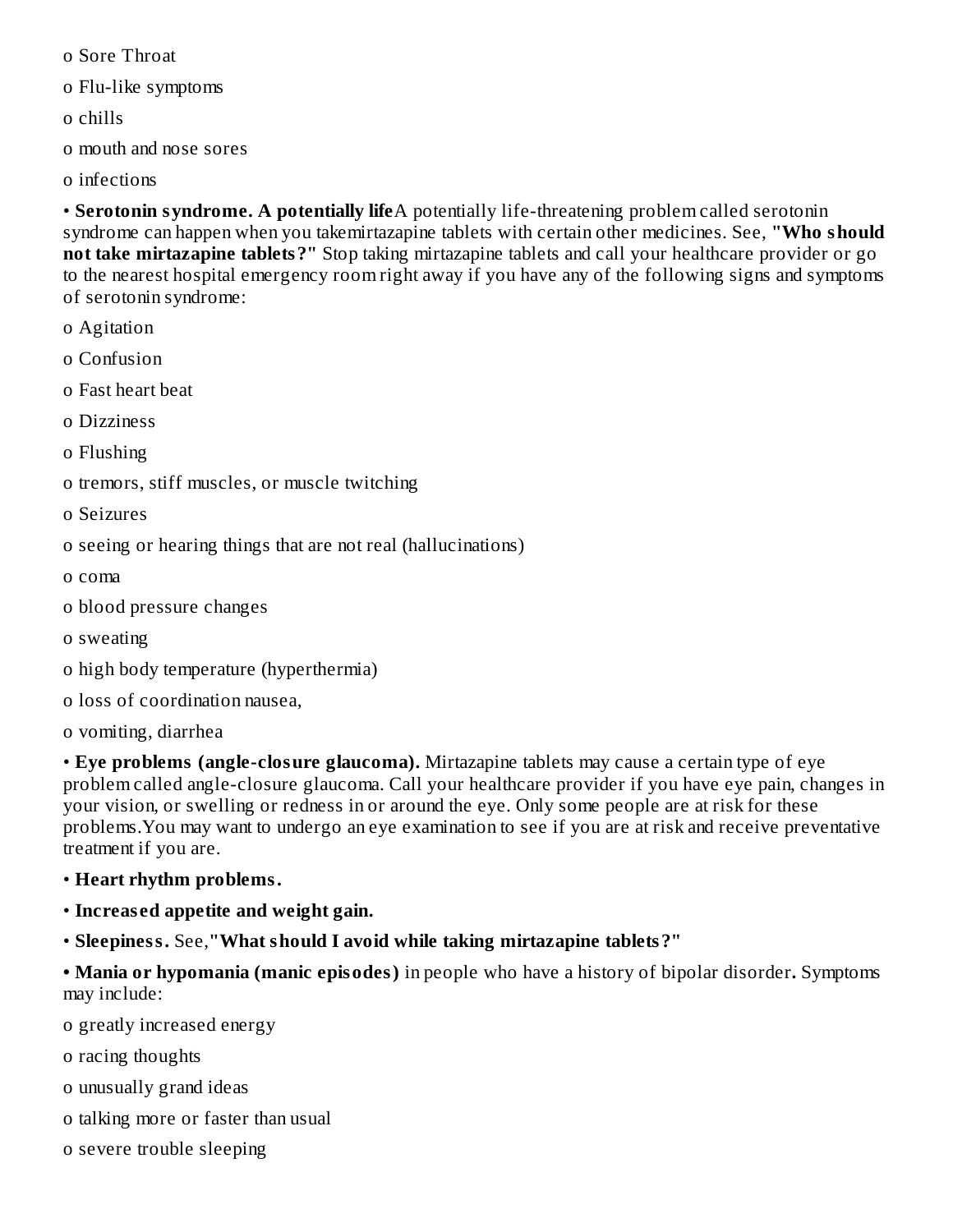ο reckless behavior

- ο excessive happiness or irritability
- **Seizures (convulsions).**
- **Increas ed fat levels (cholesterol and triglycerides) in your blood.**.

• **Low sodium levels in your blood (hyponatremia).** Low sodium levels in your blood may be serious and may cause death. Elderly people may be at greater risk for this.Signs and Symptoms of low sodium levels in your blood may include:

ο headache

- ο memory changes
- ο weakness and unsteadiness on your feet which can lead to falls
- ο difficulty concentrating
- ο confusion

#### **In s evere or more sudden cas es, signs and symptoms include:**

- ο hallucinations (seeing or hearing things that are not real)
- ο seizures
- ο respiratory arrest
- ο fainting
- ο coma
- ο death
- **Changes in liver function tests.**

• **Dis continuation syndrome.** Suddenly stopping mirtazapine tablets may cause you to have serious side effects. Your healthcare provider may want to decrease your dose slowly. Symptoms may include:

ο dizziness

- ο irritability and agitation
- ο anxiety
- ο sweating
- ο seizures
- ο ringing in your ears (tinnitus)
- ο nausea and vomiting
- ο problems sleeping
- ο tiredness
- ο confusion
- ο electric shock sensation(paresthesia)
- ο shaking (tremor)
- ο headache
- ο abnormal dreams
- ο changes in your mood
- ο hypomania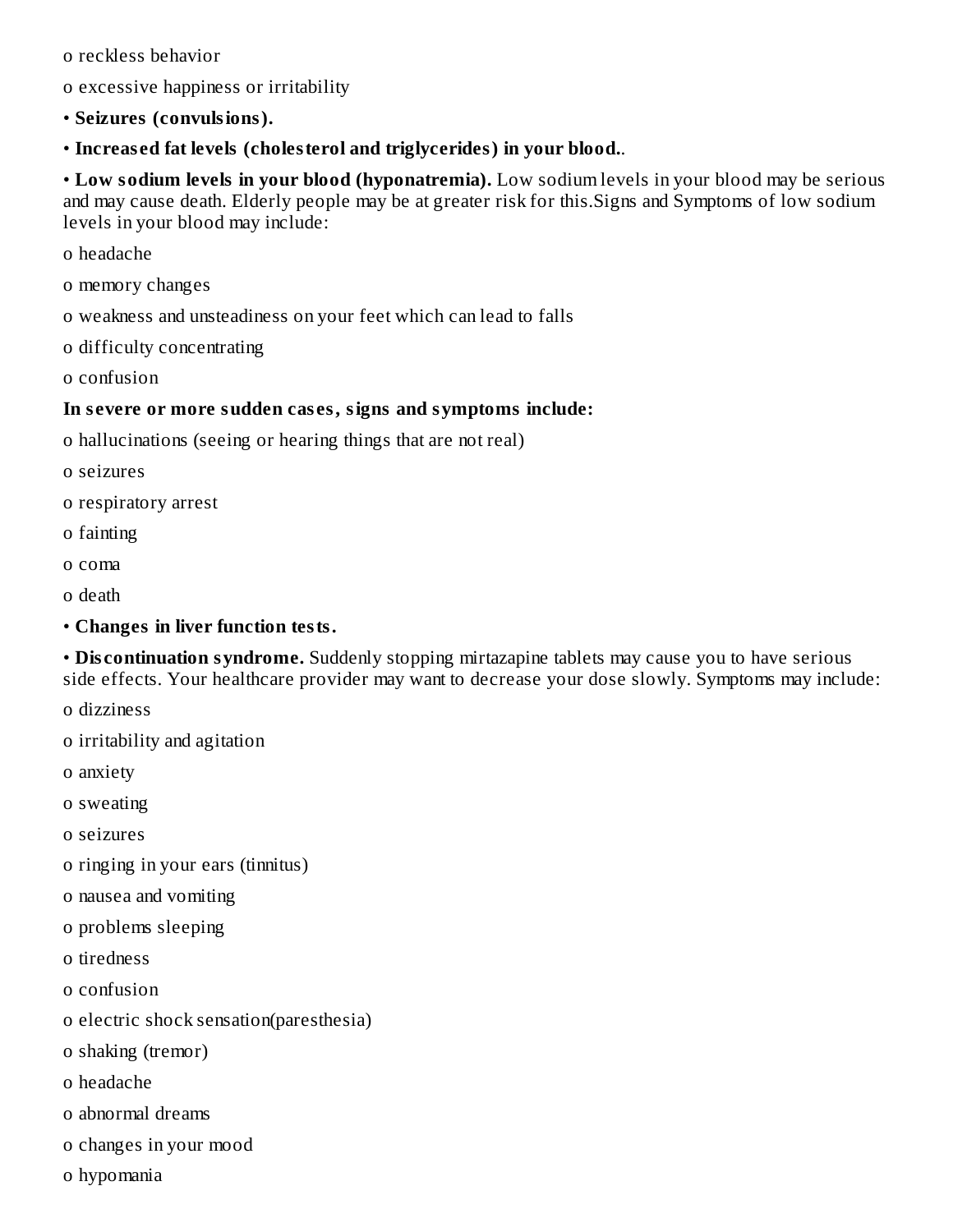#### **The most common side effects of mirtazapine tablets include:**

- sleepiness
- increased appetite
- weight gain
- dizziness

These are not all the possible side effects of mirtazapine tablets.

Call your doctor for medical advice about side effects. You may report side effects to FDA at 1-800- FDA-1088.

#### **How should I store mirtazapine tablets?**

- Store mirtazapine tablets at room temperature between 68°F to 77°F (20°C to 25°C).
- Keep mirtazapine ablets away from light and moisture.

#### **Keep mirtazapine tablets, and all medicines out of the reach of children. General information about the safe and effective us e of mirtazapine tablets.**

Medicines are sometimes prescribed for purposes other than those listed in a Medication Guide. Do not usemirtazapine tablets for a condition for which it was not prescribed. Do not give mirtazapine tablets to other people, even if they have the same symptoms that you have. It may harm them. You can ask your healthcare provider or pharmacist for information about mirtazapine tablets that is written for healthcare professionals.

#### **What are the ingredients in mirtazapine tablets?**

#### **Active ingredient:** mirtazapine

**Inactive ingredients:** Colloidal silicon dioxide anhydrous, corn starch, ferric oxide (yellow), hydroxypropyl cellulose, hypromellose, polyethylene glycol 8000, lactose monohydrate, magnesium stearate, and titanium dioxide. The 30 mg tablets also contain ferric oxide (red).

#### **APOTEX INC. MIRTAZAPINE TABLETS, USP 15 mg, 30 mg and 45 mg**

| <b>Manufactured by</b> | <b>Manufactured for</b> |
|------------------------|-------------------------|
| Apotex Inc.            | Apotex Corp.            |
| Toronto, Ontario       | Weston, Florida         |
| Canada M9L 1T9         | 33326                   |

Revised: November 2020

Rev. 15

#### **Mirtazapine 45mg Tablets**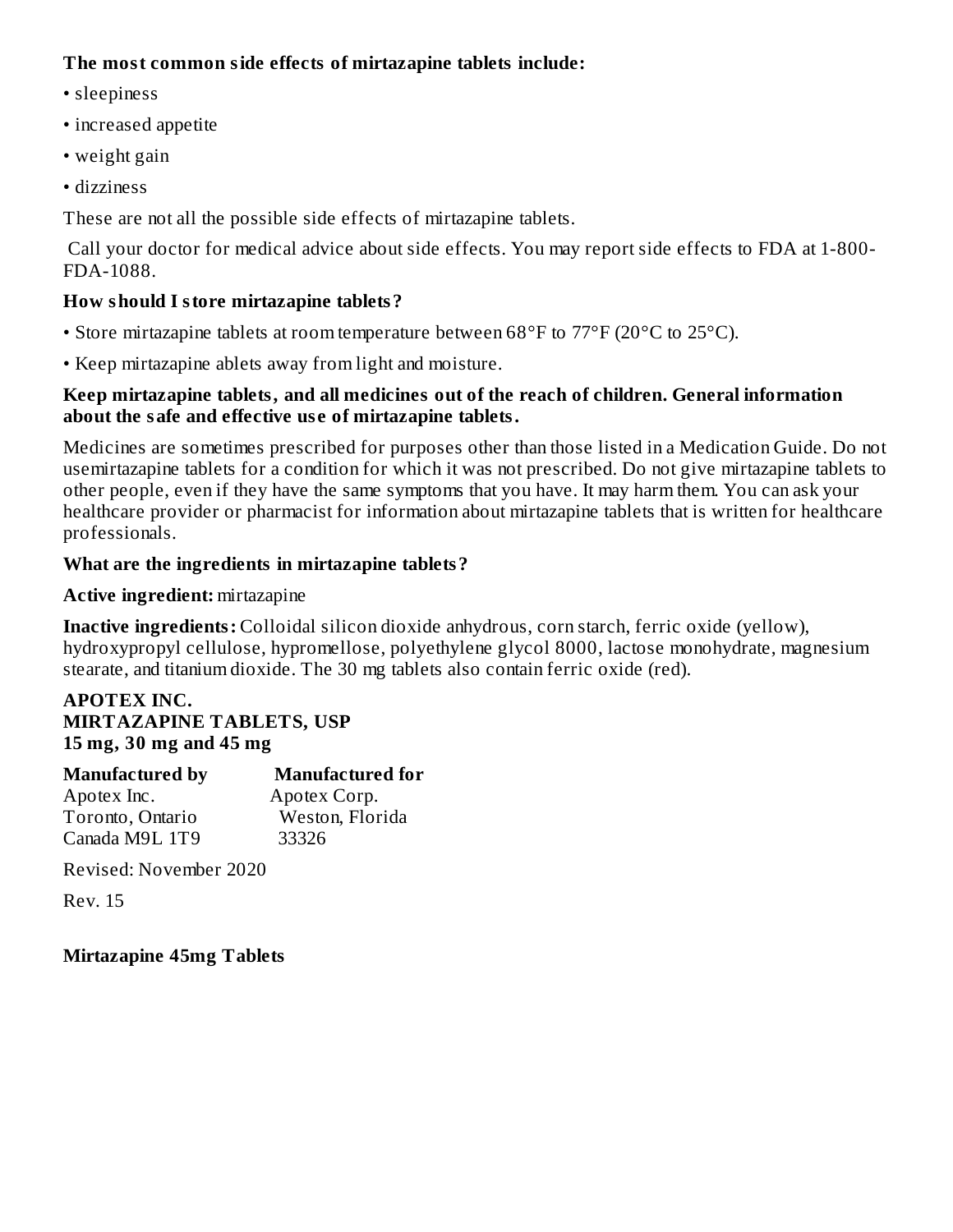| NDC# 53002-1712-3<br>60505-0349-1<br><b>LISTA</b><br>MRTAZAPINE<br>45MG TABLETS                        | 30 TABLETS<br><b>PATIENT NAME</b><br><b>MIRTAZAPINE 45MG TABLETS</b><br>1712-3<br>Rx# 182860121000 ITEM#1712<br>APOTEX                                             | $\sim$<br>헢<br>÷,                            | 1 TAB CALY OR UD<br>EXP 10-21-2019<br>L©≣#<br>18075-017<br>FDA 1712<br>Rx# 10360121<br>000<br>30 41 IMRTAZAPINE 45HG TABLETS | MIRTAZAPINE<br><b>45MG TABLETS</b><br>30 TABLETS          |
|--------------------------------------------------------------------------------------------------------|--------------------------------------------------------------------------------------------------------------------------------------------------------------------|----------------------------------------------|------------------------------------------------------------------------------------------------------------------------------|-----------------------------------------------------------|
| Rx only<br>30 TABLETS<br>LOTA 18015-037                                                                | TAKE 1 TABLET DAILY                                                                                                                                                | j<br>×.                                      | BLUNG NOCK 60605-0346-01<br>Rx#<br>000<br>100908121                                                                          | DISCARD BY<br>10-31-2019                                  |
| EXP DATE: 10-31-2019<br>Shape & Color<br>Markings                                                      | OR AS DIRECTED.                                                                                                                                                    |                                              | MATAZAPNE 49KG TABLETE<br>30 kg                                                                                              | 53002-3712-3<br>NDCA-<br>Rul 1<br><b>COO</b><br>102060121 |
| <b>WATEOFF-WATE</b><br>AFO.<br>M45<br>OVAL TABLET<br><b>BACH TABLET CONTAINS:</b><br>MATAZAPNE<br>4580 | hactive<br>liane<br>CLINIC NAME GOES HERE                                                                                                                          | P<br>$\overline{\phantom{a}}$<br>È<br>옆<br>ŝ | BILLING NDC# 60505-0345-01<br>陶波<br>m<br>MATAZAPINE 48MG TABLETS<br>30 46                                                    | Clinic Name Here                                          |
| MARTINEZ LARTEN COMT. NEETHA FLOOR<br>Dist by Pharmedix, Union City, CA 94987                          | ANTIQUIPRESSANT, MAY CAUSE<br>DROWBINESS-AVOID AL DOHOL MINICH<br>CAN INTENSIVY THIS EFFECT, USE<br>CARE WHEN OPERATING MACHINERY<br>READ MEDICATION DUDE PROVIDED | $-1$                                         | BILLING NOCK 60606-0249-01<br>Rx# 10360121<br>œ<br>MARTAZAPINE 45MG TABLETS<br>30 kg                                         |                                                           |

# **MIRTAZAPINE** mirtazapine tablet, film coated **Product Information Product T ype** HUMAN PRESCRIPTION DRUG **Ite m Code (Source )** NDC:530 0 2-1712(NDC:6 0 50 5-0 249 ) **Route of Administration** ORAL **Active Ingredient/Active Moiety Ingredient Name Basis of Strength Strength MIRTAZAPINE** (UNII: A051Q2099Q) (MIRTAZAPINE - UNII:A051Q2099Q) MIRTAZAPINE 45 mg **Inactive Ingredients Ingredient Name Strength CROSCARMELLOSE SODIUM** (UNII: M28OL1HH48 ) **HYDROXYPROPYL CELLULOSE ( 16 0 0 0 0 0 WAMW)** (UNII: RFW2ET6 71P) **HYPROMELLOSE, UNSPECIFIED** (UNII: 3NXW29V3WO) **LACTOSE MONOHYDRATE** (UNII: EWQ57Q8 I5X) **MAGNESIUM STEARATE** (UNII: 70 0 9 7M6 I30 ) **MICROCRYSTALLINE CELLULOSE** (UNII: OP1R32D6 1U) **POLYETHYLENE GLYCOL 8 0 0 0** (UNII: Q6 6 2QK8M3B) **TITANIUM DIOXIDE** (UNII: 15FIX9V2JP) **FERRIC OXIDE RED** (UNII: 1K0 9 F3G6 75) **FERRIC OXIDE YELLOW** (UNII: EX438O2MRT) **Product Characteristics Color** WHITE **Score** 2 pieces **Shape** OVAL **Siz e** 13mm **Flavor Imprint Code** APO;MI45 **Contains**

**Packaging**